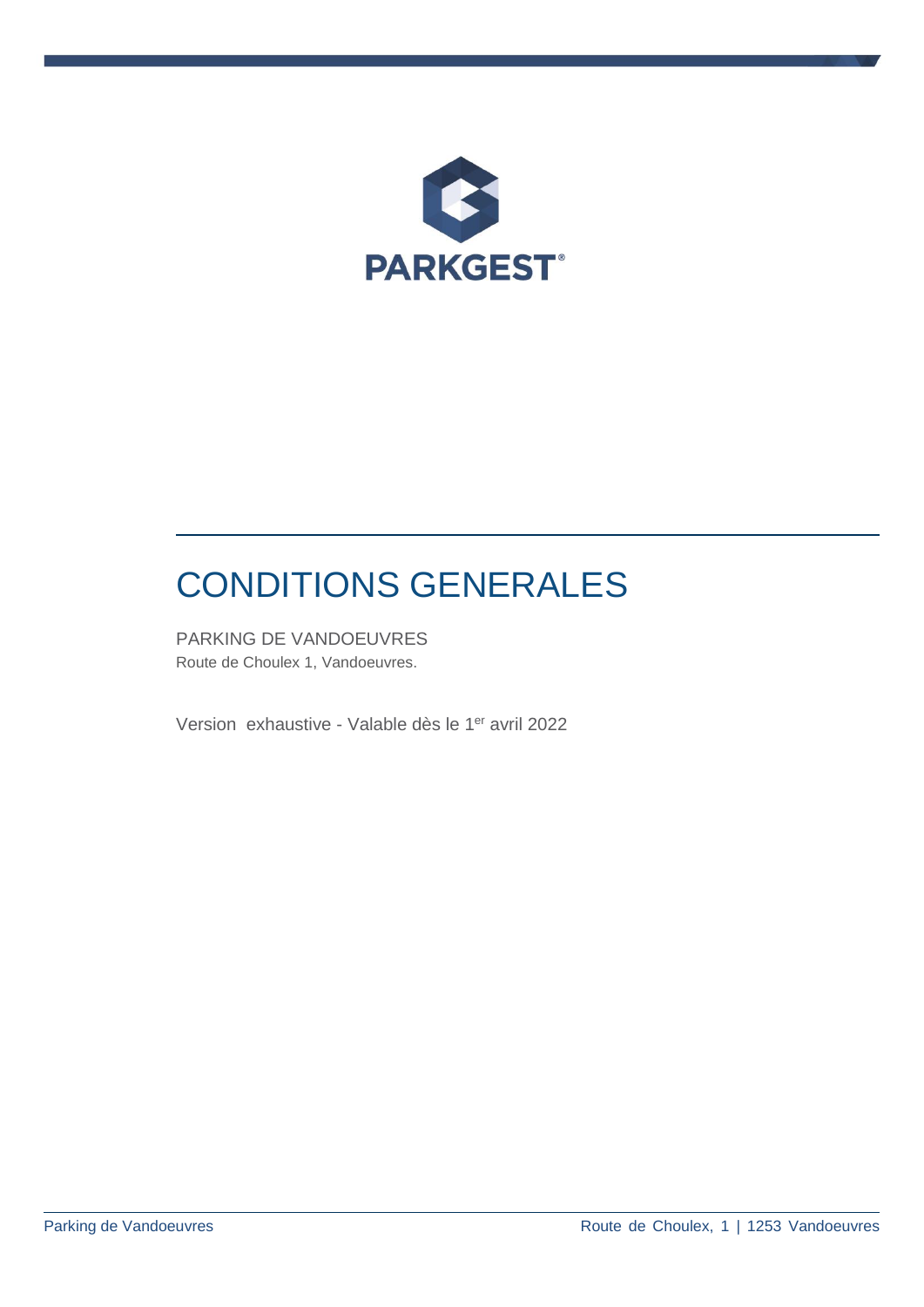# **TABLE DES MATIERES**

| ARTICLE 20: STATIONNEMENT DES VÉHICULES À 3 OU 4 ROUES, ROADSTERS ET QUADS INCLUS 9 |  |
|-------------------------------------------------------------------------------------|--|
|                                                                                     |  |
|                                                                                     |  |
| ARTICLE 23: CASES RÉSERVÉES AU CHARGEMENT DE VÉHICULES À ÉNERGIE ÉLECTRIQUE  9      |  |
|                                                                                     |  |
|                                                                                     |  |
| ARTICLE 27: STATIONNEMENT LONGUE DURÉE (PÉRIODE SUPÉRIEURE À 30 JOURS) 10           |  |
|                                                                                     |  |
|                                                                                     |  |
|                                                                                     |  |
|                                                                                     |  |
|                                                                                     |  |
|                                                                                     |  |
|                                                                                     |  |
|                                                                                     |  |
|                                                                                     |  |
|                                                                                     |  |
|                                                                                     |  |
|                                                                                     |  |
|                                                                                     |  |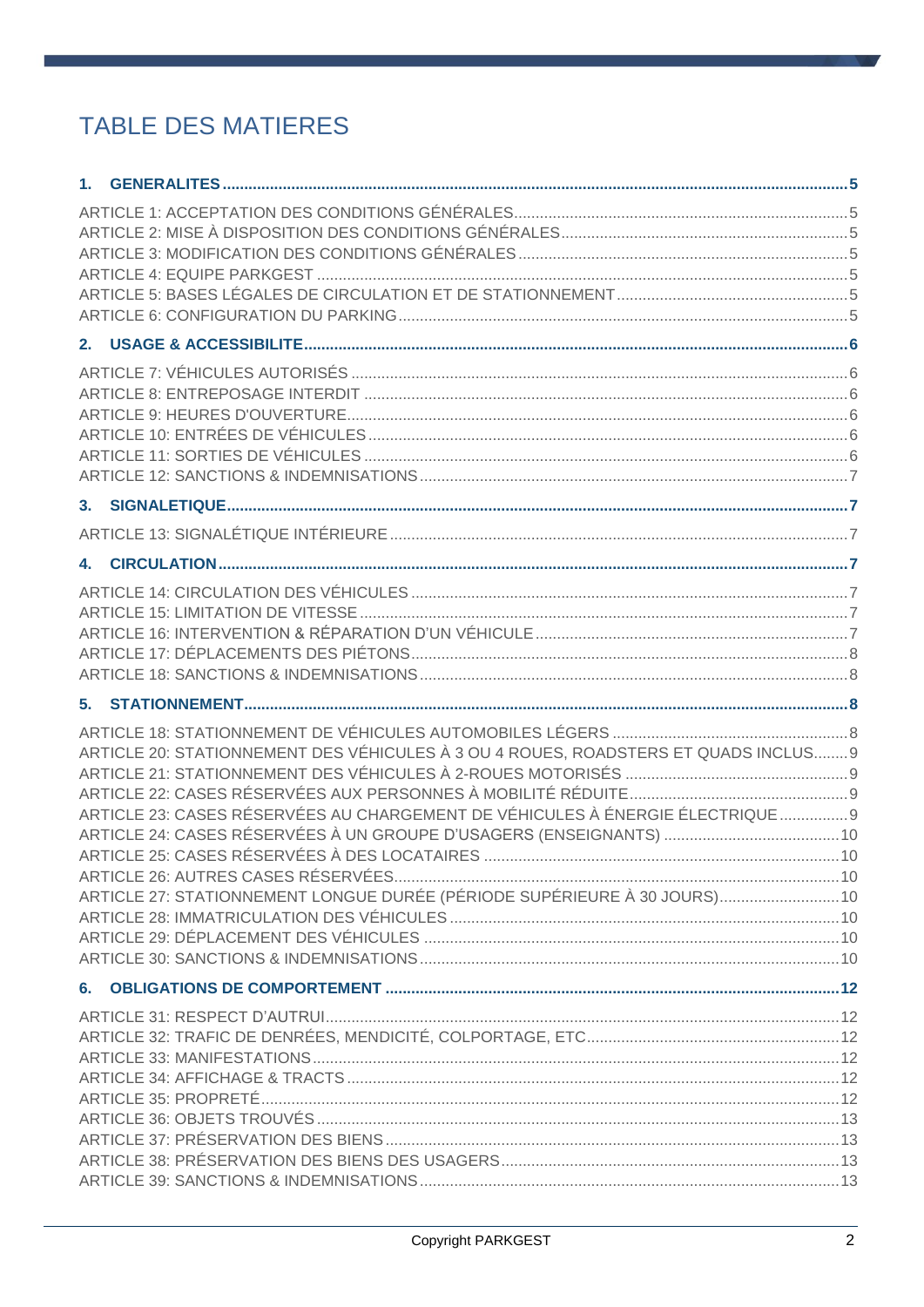| ARTICLE 61: ATTRIBUTION DU DROIT D'ACCÈS PERMANENT À UNE PERSONNE MORALE 18    |  |
|--------------------------------------------------------------------------------|--|
| ARTICLE 62: ATTRIBUTION DU DROIT D'ACCÈS PERMANENT À UNE PERSONNE PHYSIQUE  18 |  |
|                                                                                |  |
|                                                                                |  |
| ARTICLE 65: ACCÈS PERMANENT SUR UN CRÉNEAU HORAIRE NOCTURNE LIMITÉ  19         |  |
|                                                                                |  |
|                                                                                |  |
|                                                                                |  |
|                                                                                |  |
|                                                                                |  |
|                                                                                |  |
|                                                                                |  |
|                                                                                |  |
|                                                                                |  |
|                                                                                |  |
|                                                                                |  |
|                                                                                |  |
|                                                                                |  |
|                                                                                |  |
|                                                                                |  |
|                                                                                |  |
|                                                                                |  |
|                                                                                |  |
|                                                                                |  |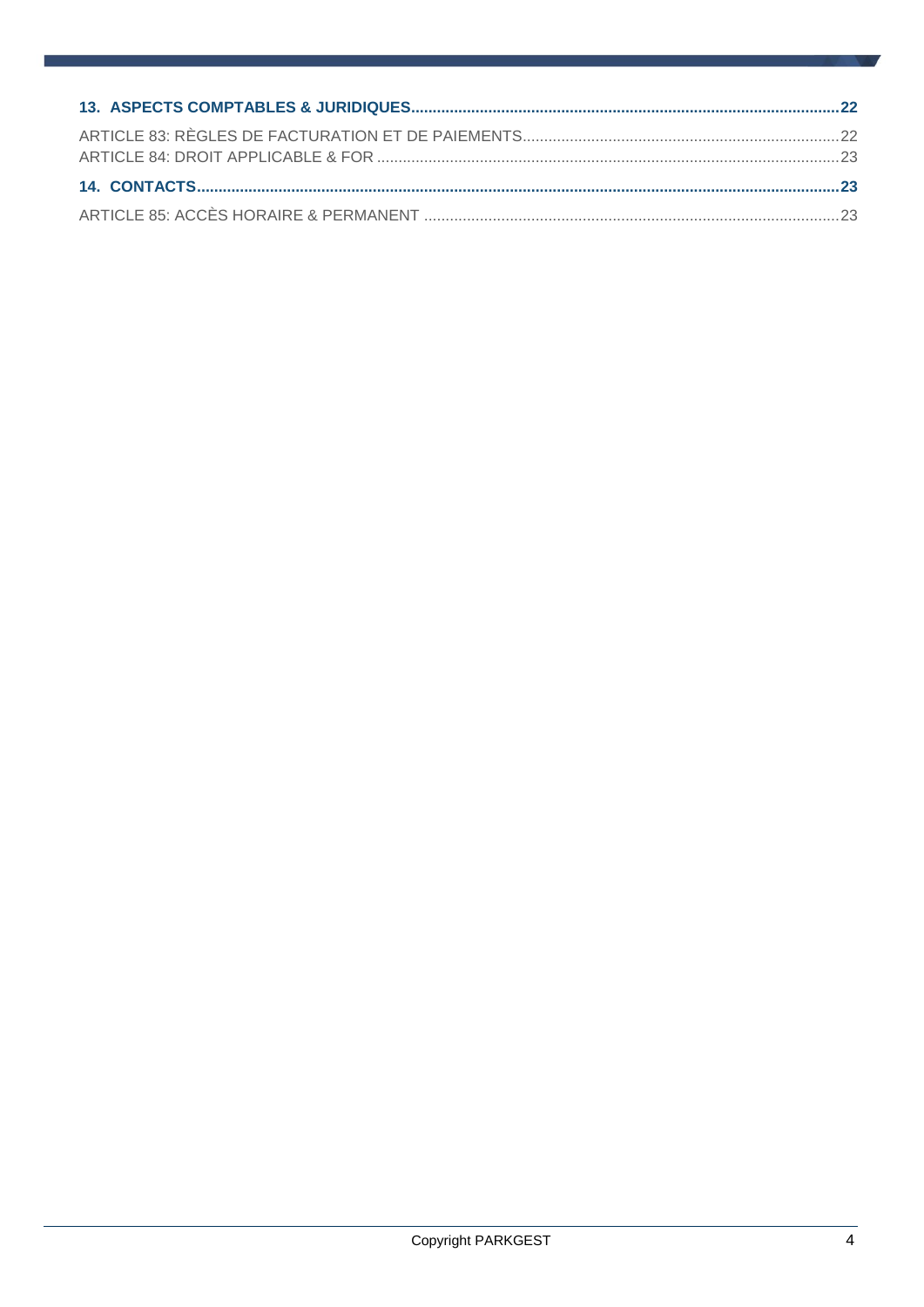

# **1. GENERALITES**

# ARTICLE 1: ACCEPTATION DES CONDITIONS GÉNÉRALES

Toute demande de stationnement, matérialisée par le fait de faire pénétrer un véhicule dans le Parking de Vandoeuvres (dit le Parking), implique l'acceptation, sans restriction ni réserve, des présentes conditions générales. L'accès au Parking par un piéton a le même effet.

#### ARTICLE 2: MISE À DISPOSITION DES CONDITIONS GÉNÉRALES

Les présentes conditions générales sont disponibles au centre de contrôle et au service commercial (cf. article 4 & 81), et consultables sous [www.parkgest.ch.](http://www.parkgest.ch/)

Une version simplifiée est affichée à proximité de la caisse automatique.

ARTICLE 3: MODIFICATION DES CONDITIONS GÉNÉRALES

Toute modification des présentes conditions générales entre en vigueur dès la mise à disposition de la nouvelle version du présent document au centre de contrôle, au service commercial, ainsi que sous [www.parkgest.ch.](http://www.parkgest.ch/)

#### ARTICLE 4: EQUIPE PARKGEST

Les usagers doivent respecter en tout temps les consignes et les instructions du personnel du Parking qui prévalent sur les règles générales et la signalétique. Par usagers, il faut comprendre le client conducteur et les passagers d'un véhicule.

Ce personnel peut être présent sur place ou être localisé dans le centre de contrôle de PARKGEST, situé au parking du Pont du Mont-Blanc. Il est atteignable au moyen des interphones disposés dans les bornes d'entrée, de sortie, et à la caisse automatique ainsi qu'au numéro de téléphone +41 (0)22 316 08 57.

Le service commercial peut être contacté via le numéro de téléphone +41 (0)22 316 08 87 ou l'adresse courriel [parkingdevandoeuvres@parkgest.ch.](mailto:parkingdevandoeuvres@parkgest.ch)

De plus amples informations sont disponibles au chapitre 14.

# ARTICLE 5: BASES LÉGALES DE CIRCULATION ET DE STATIONNEMENT

La circulation et le stationnement dans le Parking sont régis par la Loi sur la circulation routière (LCR du 19 décembre 1958 ; RS 741.01), ainsi que par ses ordonnances et ses dispositions d'application et par la législation cantonale.

Les voies d'accès, de circulation intérieure et les cases de stationnement du Parking destinées aux usagers sont assimilables au « domaine public ».

#### ARTICLE 6: CONFIGURATION DU PARKING

Le Parking est composé d'un ouvrage intérieur sur un seul niveau comportant 141 cases de stationnement, dont 2 cases pour personnes à mobilité réduite, 2 cases pour le chargement de véhicules à alimentation électriques, 29 cases réservées sur la base de baux et 22 cases de dimensions plus réduites pour les deux-roues motorisés.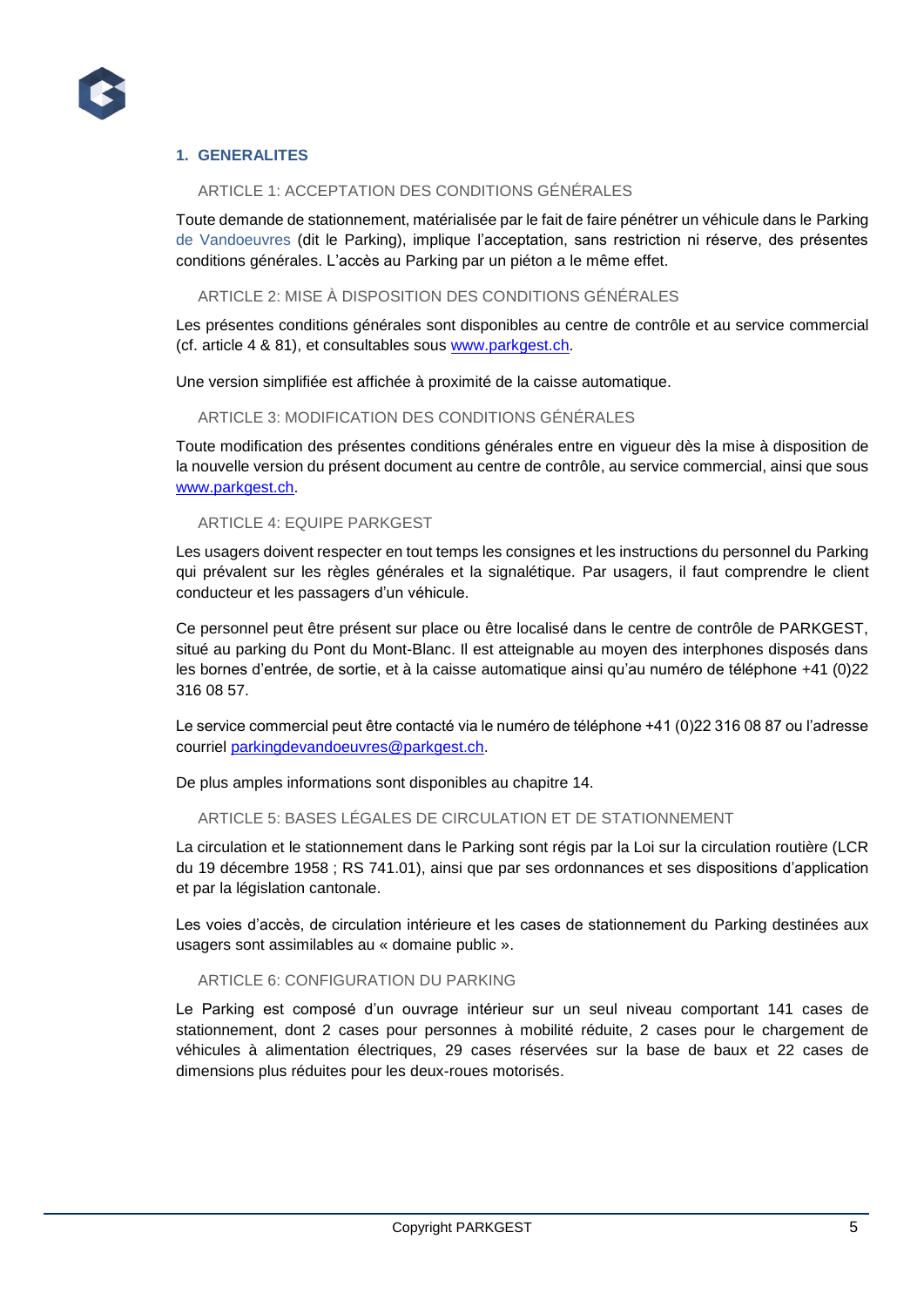

# **2. USAGE & ACCESSIBILITE**

# ARTICLE 7: VÉHICULES AUTORISÉS

Le Parking est un espace privé, non-fumeur, qui ouvre ses portes au public. Il est exclusivement destiné au stationnement payant de véhicules automobiles légers (max. 3.5T) y accédant muni d'un ticket horaire (cf. chapitre 9) ou d'une carte d'accès permanent (cf. chapitre 10).

Le véhicule doit être en bon état de fonctionnement, à énergie électrique ou à carburants essence ou diesel, et d'une hauteur maximale, incluant toute adjonction (p.ex. coffre de toit, vélos, antennes), de 2.05 mètre. Il est également destiné aux véhicules à 2 roues, motorisés ou non.

Les véhicules à 3 ou 4 roues, roadsters et quads inclus, sont autorisés.

Est strictement interdit l'usage de :

- Véhicules ne fonctionnant ni à l'énergie électrique, ni à carburants essence ou diesel, notamment au gaz propane liquide (GPL), au gaz naturel, au gaz butane ou à l'hydrogène ;
- Véhicules tractés remorques en tout genre, caravanes incluses (sauf autorisation expresse) ;
- Gyropodes, trottinettes, rollers et planches à roulettes.

#### ARTICLE 8: ENTREPOSAGE INTERDIT

Il est strictement interdit d'entreposer sur les cases destinées aux véhicules automobiles légers et aux 2-roues motorisés tous autres moyens de locomotion, équipements ou accessoires de véhicules en particulier des pneumatiques, attaches-vélos, sièges enfants ou liquides d'entretien, et tous types de biens personnels (p. ex. meubles, étagères).

#### ARTICLE 9: HEURES D'OUVERTURE

Le Parking est ouvert sans interruption, 24 heures sur 24, tous les jours, dimanches et jours fériés compris, sauf lors de manifestations publiques ou en cas de force majeure.

#### ARTICLE 10: ENTRÉES DE VÉHICULES

L'entrée du Parking est de type automatique. Elle peut être autorisée par :

- La distribution au client d'un ticket de stationnement horodaté à la borne d'entrée au passage du véhicule ;
- L'application sur la borne d'entrée de la carte d'accès permanent.

L'exécution d'une de ces opérations déclenche alors l'ouverture de la barrière.

L'entrée dans le Parking ne peut pas être provoquée par l'insertion d'une carte de crédit dans la borne d'entrée au passage du véhicule.

En cas de nécessité, les tickets peuvent exceptionnellement être remis manuellement aux clients.

ARTICLE 11: SORTIES DE VÉHICULES

La sortie du Parking est de type automatique. Elle peut être autorisée par :

- L'insertion dans la borne de sortie du ticket de stationnement horodaté, après paiement à la caisse automatique. Après introduction, le ticket sera absorbé par la borne de sortie ;
- L'application sur la borne de sortie de la carte d'accès permanent.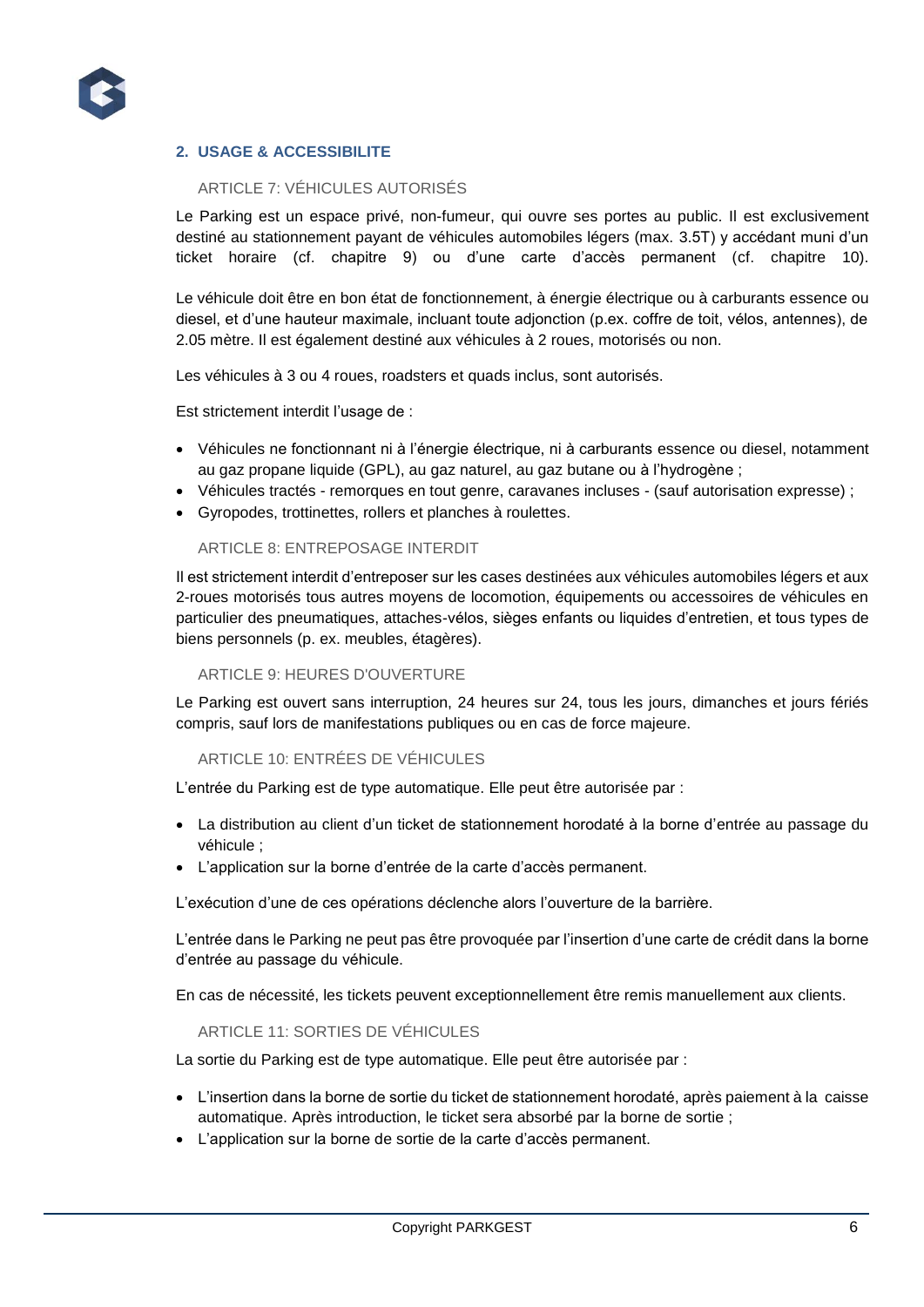

## ARTICLE 12: SANCTIONS & INDEMNISATIONS

En cas d'usage interdit ou contraire aux clauses contractuelles d'un ou plusieurs véhicules dans le Parking ou d'obtention indue d'une prestation liée au parking pour un ou plusieurs véhicules, la société se réserve le droit, en fonction du type de véhicule-d'immobiliser celui-ci ou ceux-ci à l'aide d'un sabot ou de le faire évacuer aux frais du détenteur ou du conducteur. En outre, la société facturera au contrevenant, en sus du prix du stationnement, un émolument forfaitaire de CHF 30,-- pour le travail généré.

En cas de dépôt d'objets prohibés sur une case de stationnement, la société sera autorisée après sommation à faire évacuer les objets et entreposer au frais du locataire.

En cas de toute sortie de véhicule sans paiement du montant dû, la société facturera au contrevenant, en sus du prix du stationnement, le paiement des coûts engendrés mais également tout dommage qu'elle pourrait avoir encouru de son fait. Elle se réserve le droit de porter plainte pénale (obtention frauduleuse de prestations, voire dommage à la propriété).

En cas de violation grave ou d'infractions répétées des règles mentionnées dans le chapitre ci-dessus, la société se réserve le droit de prononcer immédiatement à son encontre une interdiction d'accès au Parking d'une durée maximum de 3 ans. En cas de violation de cette interdiction, la société pourra déposer plainte pénale pour violation de domicile.

# **3. SIGNALETIQUE**

# ARTICLE 13: SIGNALÉTIQUE INTÉRIEURE

En complément aux bases légales (cf. article 5), les usagers doivent se conformer à la signalétique spécifique, fixe ou temporaire, mise en place par l'exploitant.

# **4. CIRCULATION**

#### ARTICLE 14: CIRCULATION DES VÉHICULES

Les clients doivent notamment :

- Conserver en permanence la maîtrise de leur véhicule ;
- Allumer les feux de croisement de leur véhicule lorsqu'ils circulent dans le Parking ;
- Suivre les voies de circulation (et donc ne jamais couper à travers les cases de stationnement) ;
- Respecter les sens de circulation ;
- Ne pas rebrousser chemin ;
- Ne pas démarrer ou freiner en laissant des marques de pneus ;
- Ne pas manœuvrer avec les portes papillons ou le hayon du coffre ouverts (risque d'endommagement p. ex. des chemins de câbles ou des sprinklers) ;
- Arrêter leur moteur en cas d'attente prolongée.

#### ARTICLE 15: LIMITATION DE VITESSE

La vitesse est limitée à 10 km/h non seulement dans l'ensemble du Parking mais également dans les rampes d'accès. Au vu du nombre de véhicules en cours de stationnement, et de déplacement de piétons, il est impératif de circuler prudemment et lentement.

#### ARTICLE 16: INTERVENTION & RÉPARATION D'UN VÉHICULE

En cas de dysfonctionnement d'un véhicule nécessitant une intervention, il convient d'aviser le centre de contrôle afin d'obtenir une assistance pour sécuriser la zone (p.ex. changement d'un pneu crevé) et/ou si nécessaire organiser l'intervention d'un véhicule de dépannage.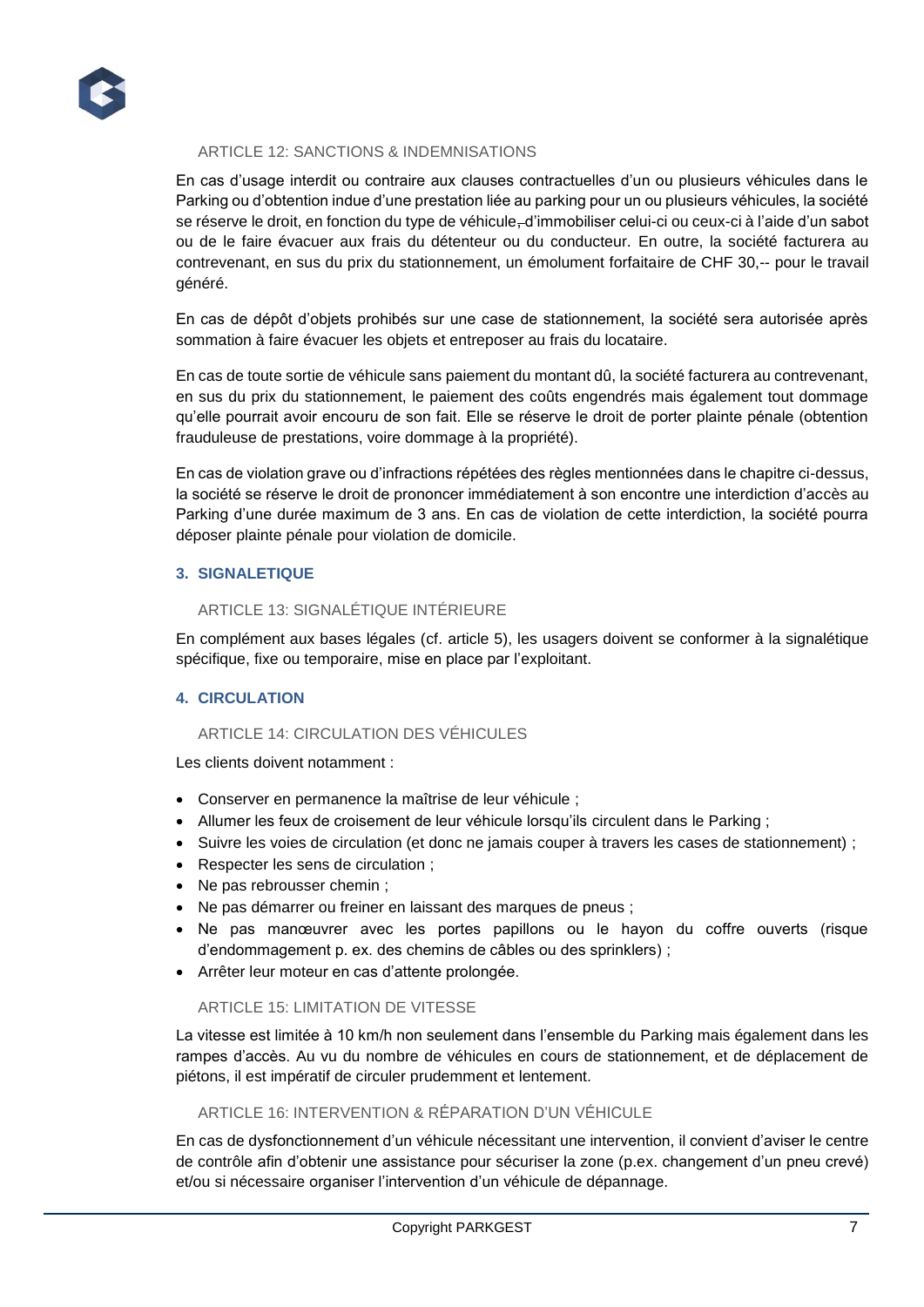

# ARTICLE 17: DÉPLACEMENTS DES PIÉTONS

Les piétons doivent se déplacer en utilisant impérativement les cheminements jaunes marqués au sol à cet effet.

Les piétons doivent obligatoirement sortir du Parking et revenir dans le Parking via les entrées/sorties piétons. Il est strictement interdit d'accéder ou de sortir du Parking via les rampes d'entrées/sorties véhicules sans être dans un véhicule. Il est également interdit de sortir du Parking par les sorties de secours lorsque leur utilisation n'est pas nécessaire. L'utilisation de gyropodes, de trottinettes, de rollers ou de planches à roulettes est interdite.

Les animaux doivent être tenus en laisse et ne pas provoquer la gêne des usagers.

La société décline toute responsabilité en cas d'accident.

#### ARTICLE 18: SANCTIONS & INDEMNISATIONS

En cas de violation ou d'infraction des règles de circulation mentionnées dans le chapitre ci-dessus, la société facturera au contrevenant, en sus du prix du stationnement, le paiement des coûts engendrés.

La société facturera en outre tout dommage additionnel qu'elle pourrait avoir encouru du fait du client. Elle se réserve le droit de porter plainte pénale (dommage à la propriété).

En cas de violation grave ou d'infractions répétées des réglés mentionnées dans le chapitre ci-dessus, la société se réserve le droit de dénoncer le contrevenant à l'autorité compétente ou/et de dénoncer le droit d'accès permanent (si abonné) ou/et de prononcer immédiatement à son encontre une interdiction d'accès au Parking d'une durée maximum de 3 ans. En cas de violation de cette interdiction, la société pourra déposer plainte pénale pour violation de domicile.

#### **5. STATIONNEMENT**

# ARTICLE 18: STATIONNEMENT DE VÉHICULES AUTOMOBILES LÉGERS

Les véhicules automobiles doivent être stationnés correctement sur l'un des cases prévues à cet effet et tracées au sol, un seul véhicule étant autorisé par case.

Il est notamment interdit de stationner :

- Hors d'une et une seule case ;
- Dans les voies de circulation véhicules ;
- Sur les rampes d'accès ou de sortie véhicules ;
- Sur les cheminements destinés aux piétons ;
- Devant les entrées/sorties piétons ;
- Devant les portes des sorties de secours ;
- Devant les portes des locaux techniques.

Avant de sortir du Parking à pied, les usagers doivent notamment :

- Positionner le véhicule au centre de la case avec les roues droites ;
- Si boîte automatique, positionner le levier de vitesse sur la position « Parking » ;
- Si boîte mécanique, enclencher une vitesse ;
- Enclencher le frein à main ;
- Couper le moteur :
- Retirer la clé de contact ;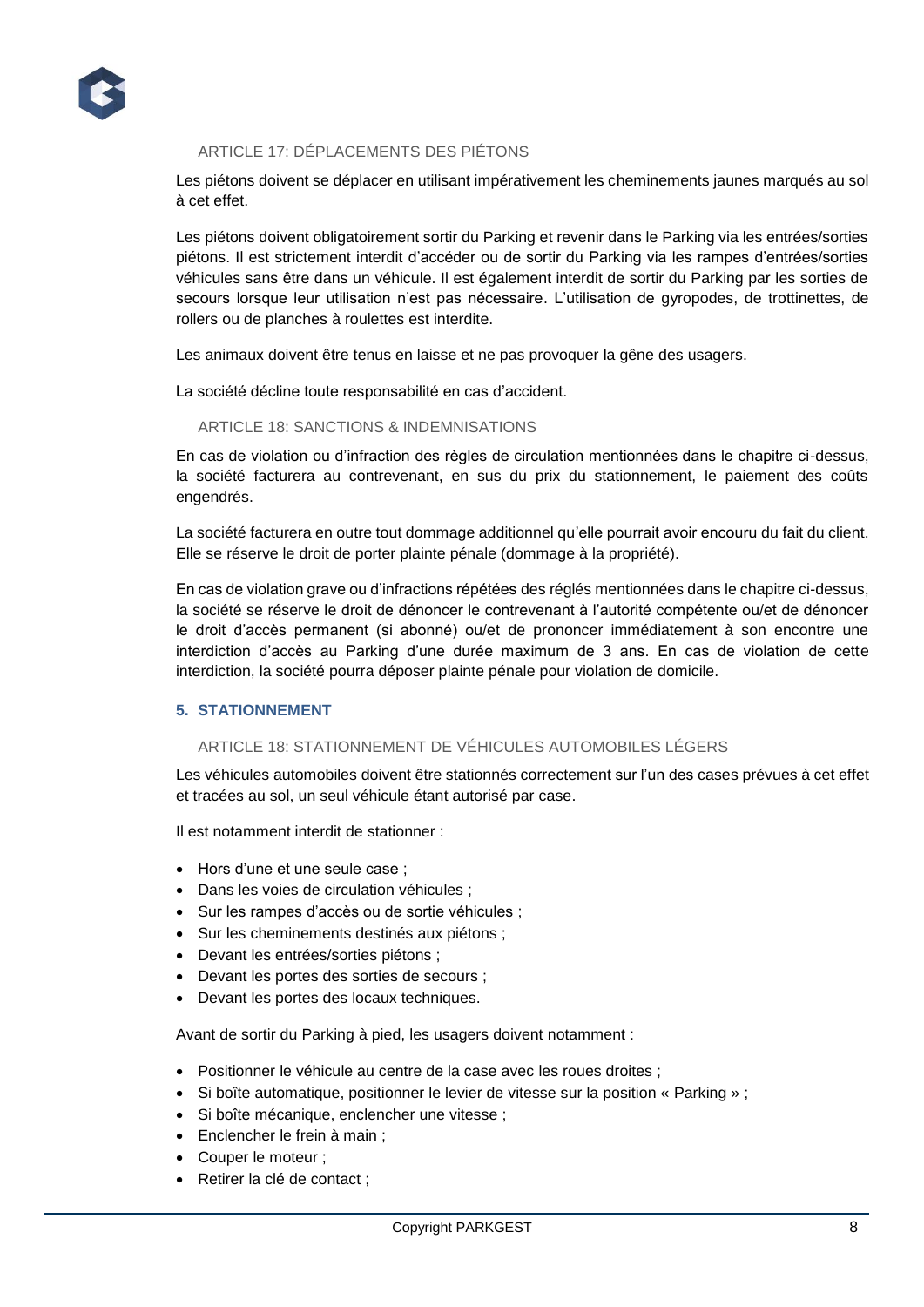

- Verrouiller les portes, les vitres et le coffre ;
- Quitter les locaux de parcage sitôt après avoir stationné leur véhicule.

Il est notamment interdit aux usagers et à toute autre personne :

- De toucher le matériel d'entretien et de sécurité du Parking ;
- D'utiliser les prises électriques ou de se brancher sur le réseau électrique, hormis les bornes de recharge électrique destinées à l'usage spécifique et exclusif des véhicules électriques ;
- De laver un véhicule ;
- D'effectuer des travaux de n'importe quelle nature sur les véhicules à l'intérieur du Parking ;
- D'entreposer dans le Parking des carburants et objets inflammables de tous genres ;
- De garer des véhicules dont les équipements mécaniques, électriques ou hydrauliques (p.ex. moteur, réservoirs, radiateur, carters, batteries) sont défectueux ;
- De se garer en marche arrière (échappement sur les murs, risques de chocs, notamment avec les gaines d'aération);
- De déposer dans le Parking, sauf dans les poubelles prévues à cet effet, tout objet, déchet ou autre matière susceptible de nuire à la propreté et à l'ordre du Parking ;
- De tester des moteurs ou de les laisser tourner en particulier pour les besoins des systèmes de chauffage ou de climatisation (danger d'émanation) ;
- De laisser tout enfant ou autre personne dépendante ou animal dans le véhicule.

Lors du maniement de portes papillons, du hayon du coffre du véhicule ou de toute adjonction (p.ex. coffre de toit, vélos, antennes), l'usager se doit de prendre en considération la hauteur effectivement disponible.

Il est par ailleurs fortement déconseillé de déposer de manière visible des objets dans le véhicule.

En cas de nécessité, la société se réserve le droit de prendre les mesures qu'elle jugera appropriées ce aux risques et frais de l'usager.

ARTICLE 20: STATIONNEMENT DES VÉHICULES À 3 OU 4 ROUES, ROADSTERS ET QUADS **INCLUS** 

Les véhicules à 3 ou 4 roues, roadsters et quads inclus, sont autorisés. Ils doivent être parqués sur les cases véhicules, à raison d'un véhicule par case.

ARTICLE 21: STATIONNEMENT DES VÉHICULES À 2-ROUES MOTORISÉS

Les véhicules à 2-roues motorisés doivent impérativement être parqués sur les cases prévues à cet effet.

ARTICLE 22: CASES RÉSERVÉES AUX PERSONNES À MOBILITÉ RÉDUITE

Le Parking est pourvu de 2 cases réservées aux personnes à mobilité réduite disposant d'une autorisation officielle. Il est strictement interdit de stationner sans le signe distinctif ad hoc justifié qui doit être déposé de manière bien visible derrière le pare-brise. Ce signe est intransmissible et doit obligatoirement concerner le conducteur ou un passager du véhicule.

ARTICLE 23: CASES RÉSERVÉES AU CHARGEMENT DE VÉHICULES À ÉNERGIE ÉLECTRIQUE

Le Parking est pourvu de 2 cases strictement réservées au chargement des batteries de véhicules à énergie électrique. La durée de stationnement sur ces places est limitée à 6 heures entre 07:00 et 19:00.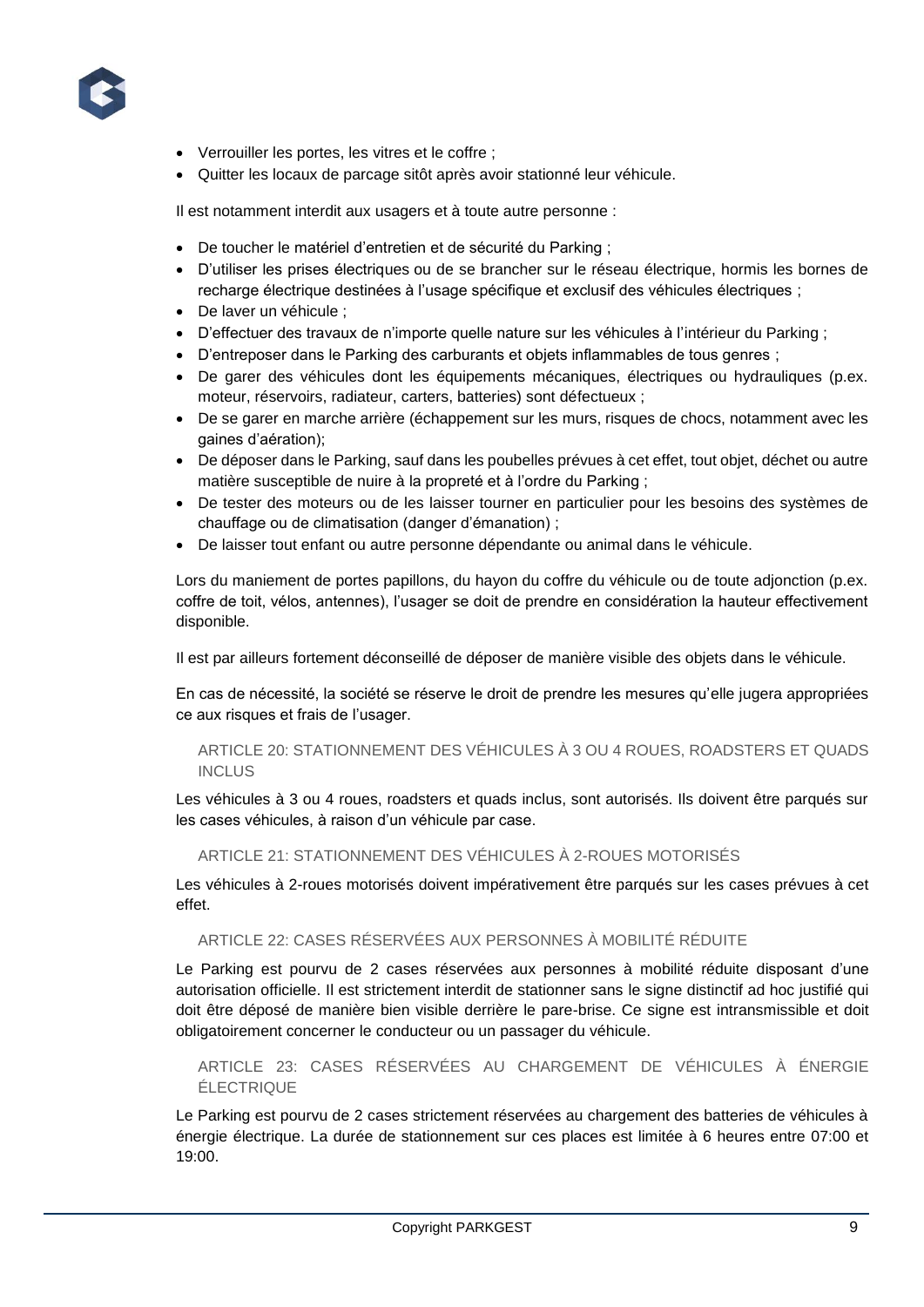

# ARTICLE 24: CASES RÉSERVÉES À UN GROUPE D'USAGERS (ENSEIGNANTS)

Le Parking est pourvu de 7 cases réservées aux enseignants. Il est strictement interdit aux non ayantsdroits de stationner sur ces places.

# ARTICLE 25: CASES RÉSERVÉES À DES LOCATAIRES

Le Parking est pourvu de 29 cases réservées à des locataires de l'immeuble sis route de Choulex 1- 3 Meinier 10-10 Bis, sur la base de baux conclus par la Régie. Il est strictement interdit non ayantsdroits de stationner sur ces places. Les locataires se doivent d'une part de prendre soin de la surface de stationnement, et d'autre part d'éviter entreposage conformément à l'article 8.

#### ARTICLE 26: AUTRES CASES RÉSERVÉES

Les autres cases réservées doivent faire l'objet d'une utilisation strictement conforme à la signalétique qui leur est attribuée.

#### ARTICLE 27: STATIONNEMENT LONGUE DURÉE (PÉRIODE SUPÉRIEURE À 30 JOURS)

Pour des questions de sécurité, tout stationnement longue durée du véhicule d'un client utilisant un ticket horaire ou une carte d'accès permanent, doit être annoncé au centre de contrôle ou au service commercial à l'arrivée.

# ARTICLE 28: IMMATRICULATION DES VÉHICULES

Le parcage d'un véhicule démuni de plaques d'immatriculation peut être autorisé de manière expresse par la Direction du Parking moyennant une demande préalable au service commercial et la remise par le client d'une attestation d'assurance responsabilité civile spécifique. Le client se devra alors d'afficher dans ou sur son véhicule l'autorisation de stationnement délivrée par le parking.

Le parcage d'un véhicule non couvert par une assurance responsabilité civile est strictement interdit et entraînera la mise en fourrière immédiate du véhicule concerné (article 20 OCR) aux frais de son propriétaire.

# ARTICLE 29: DÉPLACEMENT DES VÉHICULES

La société se réserve le droit de déplacer exceptionnellement un véhicule correctement stationné à des fins d'entretien de l'ouvrage ou en cas de force majeure.

La société se réserve le droit de déplacer un véhicule mal stationné à des fins d'exploitation ou en cas de force majeure.

# ARTICLE 30: SANCTIONS & INDEMNISATIONS

Dans le cas d'un véhicule stationné partiellement ou totalement hors de sa case, la société se réserve le droit de l'immobiliser à l'aide d'un sabot ou de le faire évacuer aux frais du détenteur ou du conducteur. L'usager devra s'acquitter, en sus du prix du stationnement, d'un émolument forfaitaire pour le travail généré. L'usager devra s'acquitter, en sus du prix du stationnement, d'un émolument forfaitaire de CHF 30,-- pour le travail généré.

Dans le cas d'un véhicule stationné à cheval sur deux cases, la société se réserve le droit de l'immobiliser à l'aide d'un sabot ou de le faire évacuer aux frais du détenteur ou du conducteur. En outre, l'usager devra acquitter, en sus du prix du ticket, une indemnité forfaitaire équivalente au prix de celui-ci (ou équivalent pour les titulaires de carte d'accès permanent) ainsi qu'un émolument forfaitaire de CHF 40,-- pour le travail généré.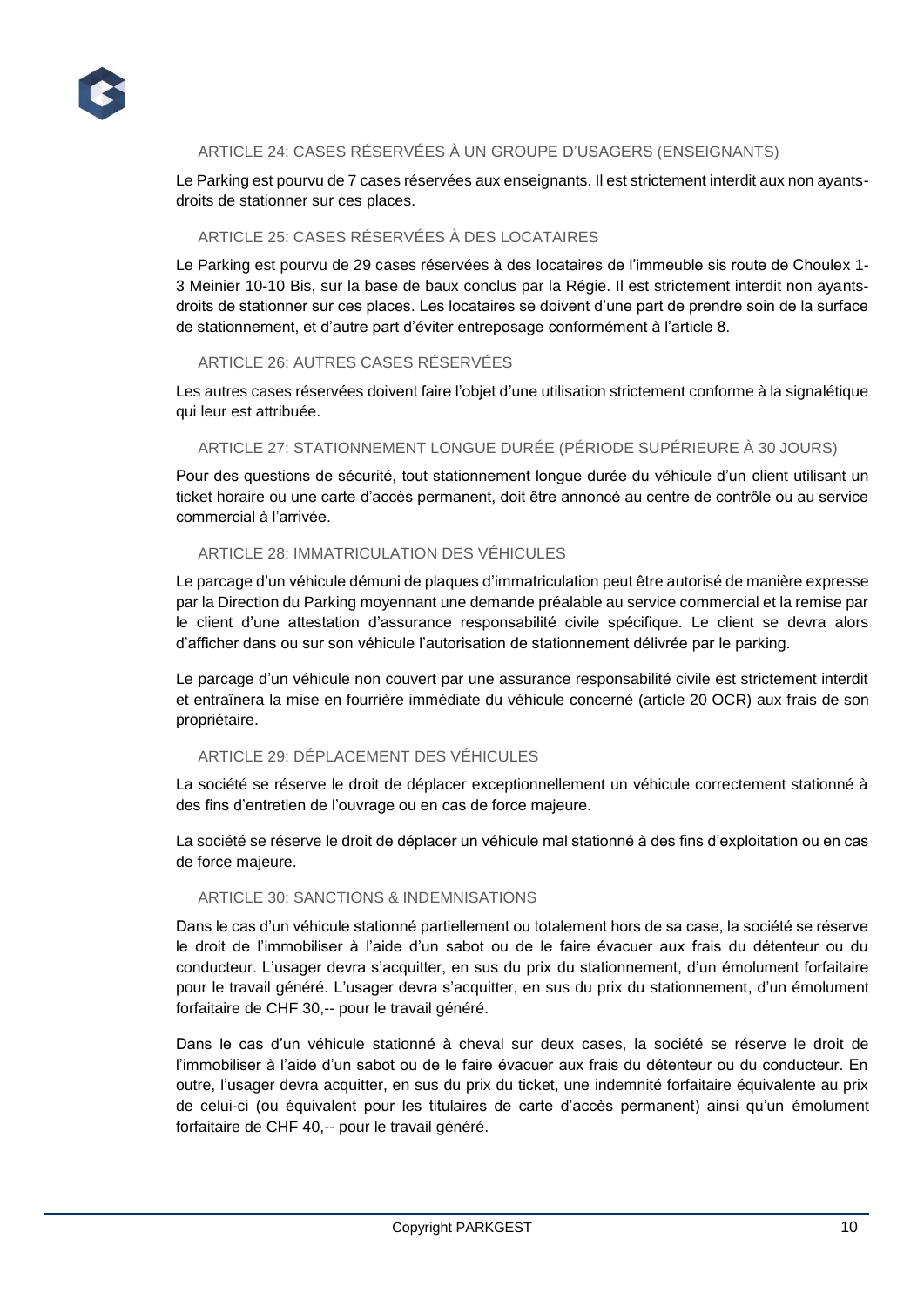Dans le cas d'un véhicule stationné avec un enfant ou tout autre personne dépendante à l'intérieur, la société se réserve le droit de faire appel aux autorités compétentes. Il en est de même dans le cas d'un véhicule stationné avec un animal.

Dans le cas d'un véhicule stationné et fermé dont le moteur est toujours en marche, la société se réserve le droit de l'immobiliser à l'aide d'un sabot ou la société se réserve le droit de faire appel aux autorités compétentes afin de faire ouvrir le véhicule et de couper le moteur. Le véhicule est alors évacué aux frais du détenteur ou du conducteur. La société facturera à l'usager un émolument forfaitaire de CHF 30,-- pour le travail généré.

Dans le cas d'un véhicule stationné sans frein à main, la société se réserve le droit de l'immobiliser à l'aide d'un sabot ou de le faire évacuer aux frais du détenteur ou du conducteur. La société facturera à l'usager les frais d'intervention qu'elle aura à régler pour son compte ainsi qu'un émolument forfaitaire de CHF 30,-- pour le travail généré.

Dans le cas d'un véhicule dont l'un des équipements est défectueux, la société se réserve le droit de l'immobiliser à l'aide d'un sabot ou de le faire évacuer aux frais du détenteur ou du conducteur. La société facturera à l'usager un émolument forfaitaire de CHF 30.-- pour le travail généré. Elle se réserve en outre le droit d'exiger du détenteur ou du conducteur du véhicule le paiement de tout dommage direct ou indirect, notamment à des tiers, qu'elle pourrait avoir encouru de son fait (p.ex. accident corporels, frais de nettoyage en cas de fuite de liquides, frais de remise en état, etc.).

En cas de maniement inapproprié de portes papillons, du hayon du coffre du véhicule ou de toute adjonction (p.ex. coffre de toit, vélos, antennes) ayant occasionné des dommages, la société facturera à l'usager le paiement des coûts engendrés.

Dans le cas d'un véhicule stationné sans signe distinctif ad hoc ou avec un signe distinctif non justifié sur une case réservée aux personnes à mobilité réduite, la société se réserve le droit de l'immobiliser à l'aide d'un sabot ou de le faire évacuer aux frais du détenteur ou du conducteur. En outre, l'usager devra acquitter, en sus du prix du stationnement, un émolument forfaitaire de CHF 60,-- pour le travail généré. Elle se réserve le droit de dénoncer le contrevenant à l'autorité compétente.

Dans le cas d'un véhicule stationné avec le signe distinctif ad hoc sur une case réservée aux personnes à mobilité réduite mais dont le conducteur ou tous les passagers démontrent une mobilité non réduite, la société se réserve le droit de dénoncer le contrevenant à l'autorité compétente.

Dans le cas d'un véhicule stationné sur les cases réservées au chargement de batteries de véhicules à énergie électrique, sans effectuer de chargement, la société se réserve le droit de l'immobiliser à l'aide d'un sabot ou de le faire évacuer aux frais du détenteur ou du conducteur. La société facturera à l'usager un émolument forfaitaire de CHF 30.-- pour le travail généré.

Dans le cas d'un véhicule stationné sur les autres cases réservées, la société se réserve le droit de l'immobiliser à l'aide d'un sabot ou de le faire évacuer aux frais du détenteur ou du conducteur. La société facturera à l'usager un émolument forfaitaire de CHF 30.-- pour le travail généré.

Dans le cas d'un véhicule à 2-roues motorisés stationné sur une case réservée aux véhicules automobiles légers ou hors des cases prévues à cet effet, la société se réserve le droit de l'immobiliser à l'aide d'un cadenas ou de le faire évacuer aux frais du détenteur ou du conducteur. L'usager devra s'acquitter, en sus du prix du stationnement, d'un émolument forfaitaire de CHF 30,-- pour le travail généré. D'autre part, les frais de réfection des dommages occasionnés notamment par l'usage de ou des béquilles du véhicule sur le sol seront à la charge de l'usager du 2-roues motorisés.

Dans le cas d'un véhicule sans plaque d'immatriculation stationné sans autorisation, la société se réserve le droit de le faire évacuer immédiatement aux risques et périls de l'usager et de facturer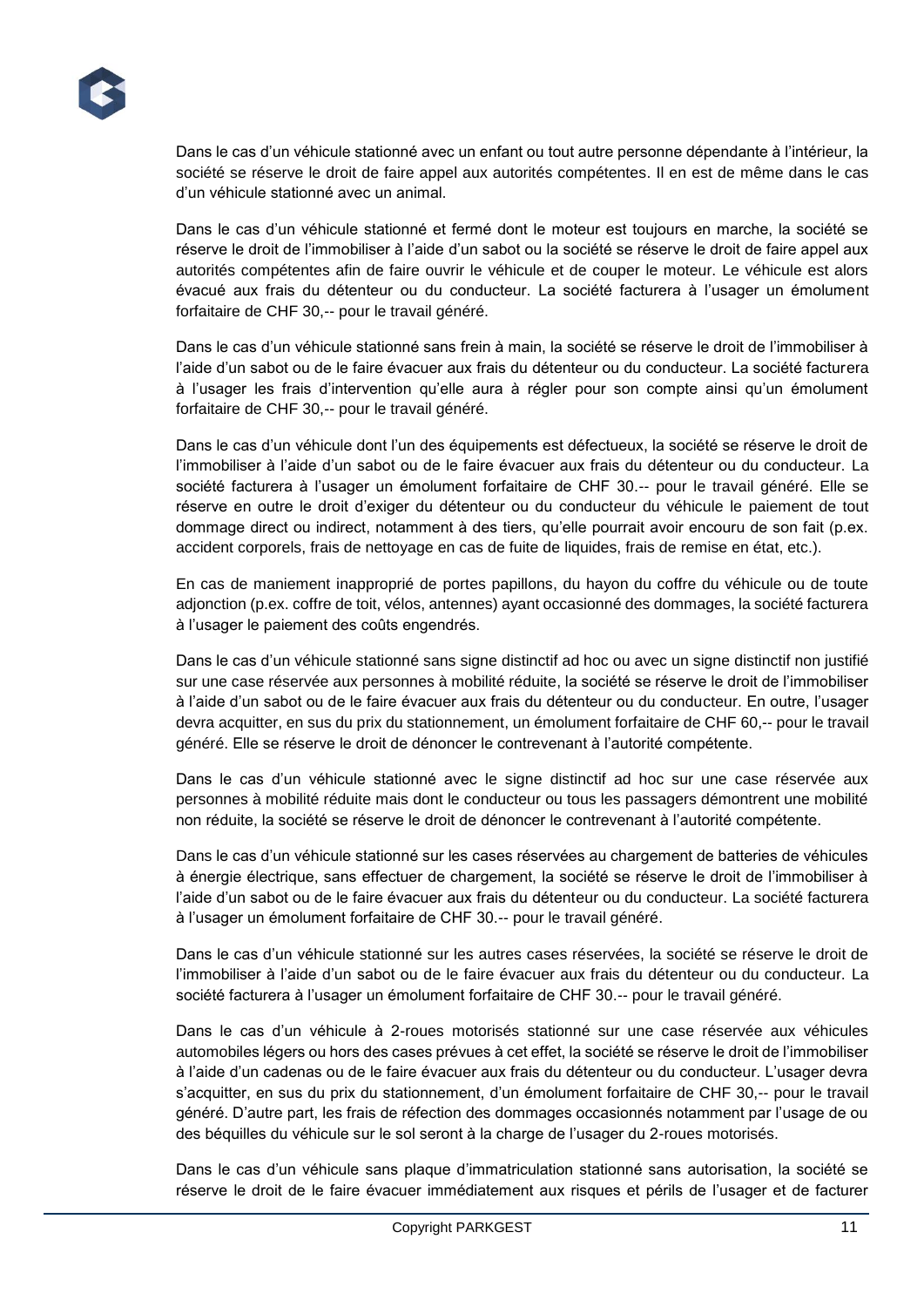

ensuite les frais d'enlèvement en sus du montant de la location ou de faire intervenir l'autorité compétente, afin que le véhicule soit enlevé et mis en fourrière.

En cas de violation grave ou d'infractions répétées des règles mentionnées dans le chapitre ci-dessus, la société se réserve le droit de dénoncer le contrevenant à l'autorité compétente et de prononcer immédiatement à son encontre une interdiction d'accès au Parking d'une durée maximum de 3 ans. En cas de violation de cette interdiction, la société pourra déposer plainte pénale pour violation de domicile

#### **6. OBLIGATIONS DE COMPORTEMENT**

#### ARTICLE 31: RESPECT D'AUTRUI

Dans l'exercice de ses fonctions, le personnel du Parking se doit d'être serviable et courtois envers les usagers et il est instruit dans ce sens, des sanctions pouvant le cas échéant être prises en cas de comportement inadapté.

De leur côté, il est attendu des usagers qu'ils respectent la personnalité des collaborateurs et fassent preuve de compréhension en cas d'éventuel désagrément, adoptant une attitude courtoise et s'abstenant de toute agression verbale (insulte / esclandre) et/ou physique. En particulier, il est interdit de filmer ou photographier le personnel dans l'exercice de ses fonctions. Toute infraction à cette règle sera dénoncée (cf. article 37), à moins que l'image ne soit supprimée sur le champ.

## ARTICLE 32: TRAFIC DE DENRÉES, MENDICITÉ, COLPORTAGE, ETC

Seuls les usagers (clients et passagers des véhicules) et les collaborateurs du Parking ainsi que ses prestataires et les services publics ont accès au Parking.

Le trafic et la consommation de denrées, prohibées ou non, la mendicité, le colportage, le racolage, l'exhibitionnisme sont strictement interdits.

L'occupation « squat » des parties communes, notamment les marches d'escaliers, est également strictement interdite.

#### ARTICLE 33: MANIFESTATIONS

Les attroupements festifs (dont spectacles de rues) et l'expression ostentatoire d'actes religieux sont interdits dans le Parking.

#### ARTICLE 34: AFFICHAGE & TRACTS

L'affichage, la distribution de tout document (notamment les tracts) et les manifestations sont strictement interdits, sauf autorisation expresse du Parking.

#### ARTICLE 35: PROPRETÉ

La plus grande propreté est à observer dans l'enceinte du Parking. Il est strictement interdit de jeter des immondices, de cracher (notamment des chewing-gums), d'abandonner des sacs poubelles ou tout autre objet destinés à une déchetterie, de jeter des papiers et de vider les cendriers des véhicules sur le sol. Les poubelles mises à disposition ne sont pas destinées à recueillir les déchets encombrants ou provenant de la vie domestique.

Les animaux doivent être tenus en laisse et ne pas provoquer la gêne des autres usagers. Leurs déjections doivent être ramassées par leurs détenteurs.

Les déjections humaines sont strictement interdites.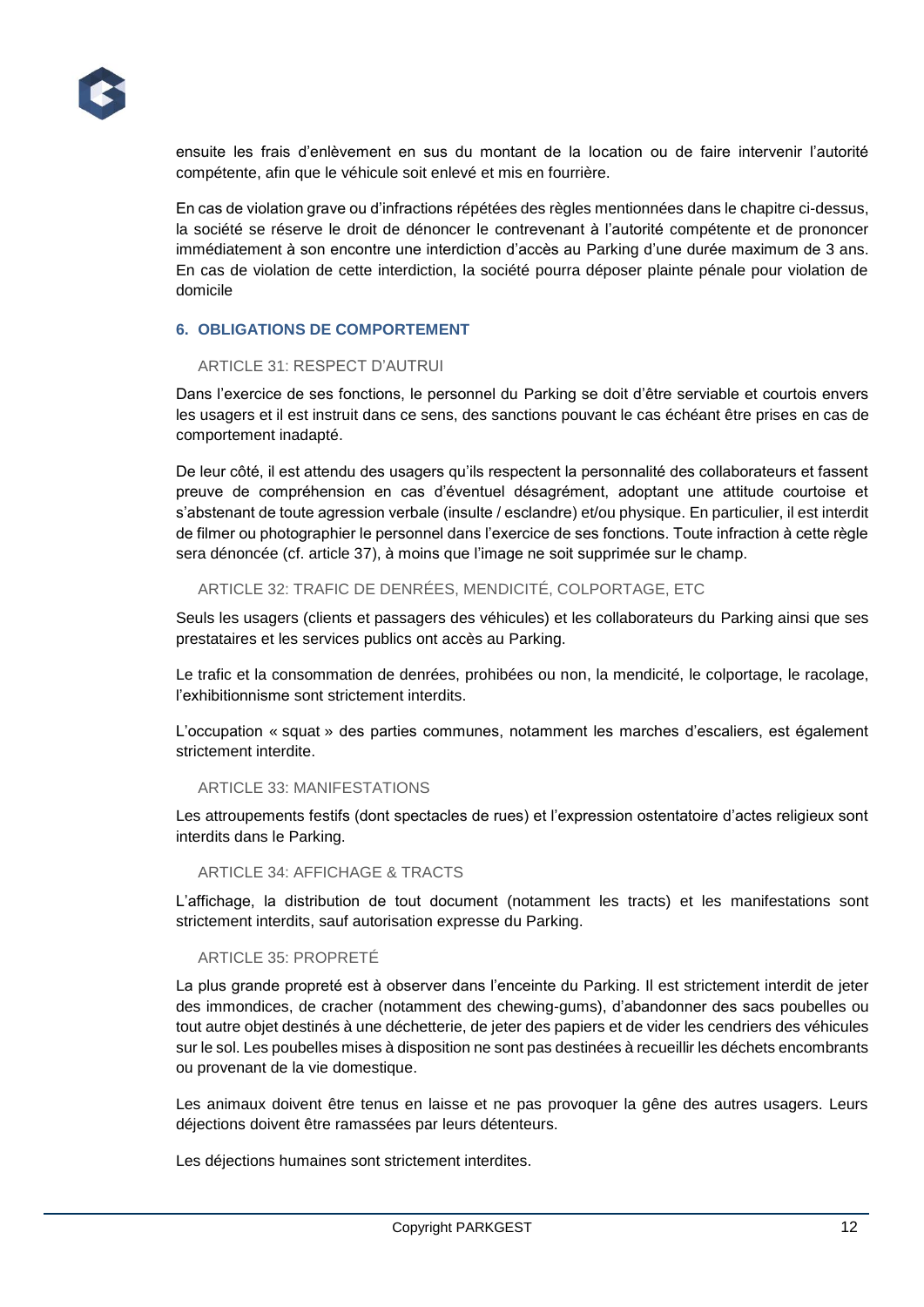

# ARTICLE 36: OBJETS TROUVÉS

En cas de perte d'objets personnels, le propriétaire peut contacter le centre de contrôle ou le service commercial. Le Parking n'est pas responsable de la garde des objets trouvés.

#### ARTICLE 37: PRÉSERVATION DES BIENS

Il est attendu des usagers qu'ils respectent l'ouvrage et les biens liés à son exploitation.

Toute déprédation est strictement interdite (p. ex. manipulation ou casse de caméras, rayures et impacts sur les parois d'ascenseurs, dommages à la caisse automatique, dommages à la signalétique, tags, etc.).

Tout usager occasionnant un dommage aux infrastructures a l'obligation d'en informer immédiatement le service commercial du Parking.

# ARTICLE 38: PRÉSERVATION DES BIENS DES USAGERS

Il est attendu des usagers qu'ils respectent les véhicules tiers stationnés.

Tout usager occasionnant un dommage à un autre véhicule a l'obligation d'en informer immédiatement le service commercial du Parking.

Les recherches de vidéosurveillance subséquentes demandées par l'autorité compétente dans le cadre d'une plainte pénale par un usager sont considérées comme une prestation supplémentaire. A ce titre, elles seront facturées à l'usager en fonction du temps passé.

#### ARTICLE 39: SANCTIONS & INDEMNISATIONS

En cas de violation ou d'infraction des obligations de respect d'autrui mentionnées dans l'article 25 cidessus, la société soutiendra le collaborateur dans les démarches pénales qu'il entreprendra et se réserve le droit de se porter partie civile.

En cas de violation ou d'infraction des obligations de comportement mentionnées dans les articles 26 à 31 ci-dessus, la société facturera au contrevenant, en sus du prix du stationnement, le paiement des coûts engendrés mais également tout dommage qu'elle pourrait avoir encouru de son fait. Elle se réserve le droit de porter plainte pénale (dommage à la propriété).

En cas de violation grave ou d'infractions répétées des règles mentionnées dans le chapitre ci-dessus, la société se réserve le droit de dénoncer le contrevenant à l'autorité compétente, ou/et de dénoncer le droit d'accès permanent (si abonné) ou/et de prononcer immédiatement à son encontre une interdiction d'accès au Parking d'une durée maximum de 3 ans. En cas de violation de cette interdiction, la société pourra déposer plainte pénale pour violation de domicile.

# **7. SECURITE - PREVENTION**

## ARTICLE 40: PROTECTION INCENDIE

Le Parking est uniquement et strictement réservé à l'usage de véhicules en bon état de fonctionnement (risque de court-circuit, incendie moteur). C'est également un espace non-fumeur.

Le Parking est équipé d'une installation fixe d'extinction automatique à l'eau nommée également sprinkler. Il est strictement interdit de toucher les buses situées sur les canalisations au plafond.

En outre, le Parking est équipé de déclencheurs manuels d'alarmes incendie (boutons poussoirs) et d'extincteurs dont l'usage est strictement réservé en cas d'incendie.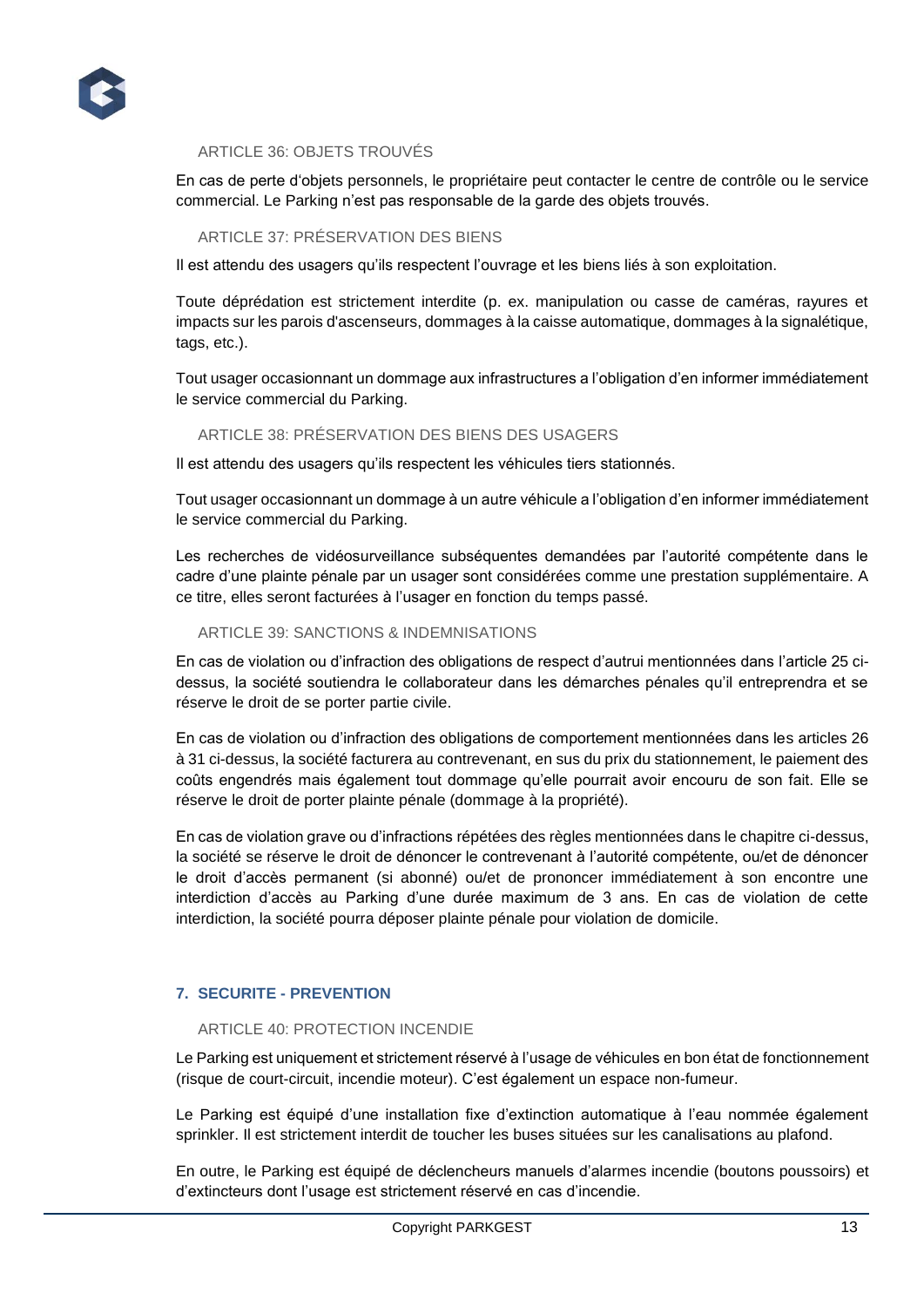

# ARTICLE 41: CONTRÔLE DES USAGERS

Le personnel du Parking effectue des contrôles. Sur demande, il appartiendra aux clients, voire aux passagers, de présenter leur ticket horaire ou la carte / le badge d'accès permanent au Parking, le permis de circulation du véhicule ou l'attestation de location du véhicule, ou encore le signe distinctif ad hoc de personne à mobilité réduite.

# ARTICLE 42: CAPACITÉ DE CONDUITE

Tout conducteur doit être à même de maîtriser son véhicule et ne pas être sous l'emprise d'alcool, de stupéfiants ou de médicaments qu'il l'en empêcherait.

#### ARTICLE 43: SANCTIONS & INDEMNISATIONS

En cas de casse de sprinkler ou d'usage abusif de déclencheurs manuels d'alarmes incendie voire d'extincteurs, la société facturera au contrevenant, en sus du prix du stationnement, le paiement des coûts engendrés mais également tout dommage qu'elle pourrait avoir encouru de son fait. Ces dommages peuvent inclure l'intervention des Services Secours et Incendie qui viennent systématiquement quittancer les alarmes et la perte de chiffre d'affaires. Elle se réserve le droit de porter plainte pénale (dommage à la propriété).

En cas de capacité de conduite manifestement réduite, la société se réserve le droit de dénoncer à l'autorité compétente tout véhicule en mouvement dont le conducteur lui semble constituer un danger pour autrui.

En cas de violation grave ou d'infractions répétées, la société se réserve le droit de prononcer immédiatement à son encontre une interdiction d'accès au Parking d'une durée maximum de 3 ans. En cas de violation de cette interdiction, la société pourra déposer plainte pénale pour violation de domicile.

# **8. SECURITE - INCIDENTS**

# ARTICLE 44: DÉCOUVERTE D'UN DANGER OU D'UN SINISTRE D'INCENDIE

En cas de découverte de risque d'incendie ou d'un incendie, il faut :

- 1. Donner l'alarme en appuyant sur l'un des déclencheurs manuels d'alarme incendie (boutons poussoirs) relié au Service d'Incendie et de Secours de la ville (verre à casser) ;
- 2. Téléphoner aux sapeurs-pompiers (118) ;
- 3. Téléphoner au centre de contrôle (022 316 08 57).

#### ARTICLE 45: EVACUATION DES LIEUX

En cas de sinistre, les usagers doivent se conformer rigoureusement aux indications données par la signalisation spécifique, ainsi qu'aux éventuelles instructions diffusées par haut-parleur, ou données par le personnel en opération.

Il est impératif que chacun quitte les locaux à pied par les voies les plus rapides en empruntant les issues de secours, après avoir stationné son véhicule sans entraver la circulation. Il est interdit de tenter de sortir avec son véhicule, sauf autorisation expresse du personnel de contrôle.

#### ARTICLE 46: ESCALIERS & ASCENSEUR

Les passages devant les escaliers et l'ascenseur doivent rester libres de toute entrave. L'ascenseur peut être arrêté pour des raisons de maintenance ou de sécurité.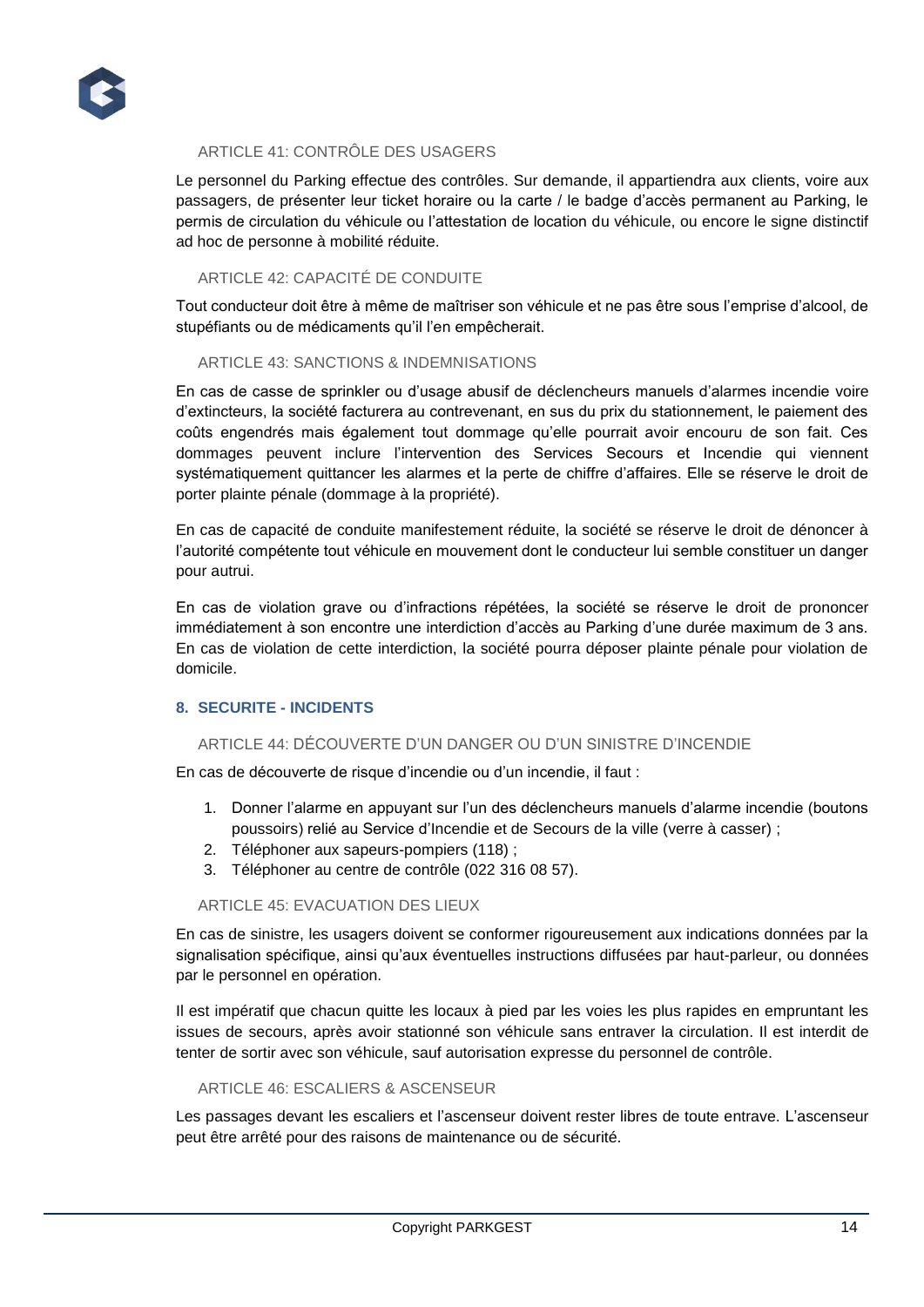

# ARTICLE 47: INTERDICTION TEMPORAIRE D'ACCÈS

En fonction de la nature des dangers encourus par les usagers, l'accès du Parking peut être interdit temporairement. Il en est de même en cas d'exercices de sécurité.

# ARTICLE 48: CONTRÔLE DES USAGERS

Le personnel du Parking intervient dans le cadre de la gestion d'incidents. Sur demande, il appartiendra aux clients, voire aux passagers, de présenter leur ticket horaire ou la carte / le badge d'accès permanent au Parking, le permis de circulation du véhicule ou l'attestation de location du véhicule le cas échéant, ou encore le signe distinctif ad hoc de personne à mobilité réduite.

Le personnel peut également demander une pièce d'identité afin de pouvoir effectuer le suivi de l'incident en bonne et due forme.

#### ARTICLE 49: SANCTIONS & INDEMNISATIONS

Tout dommage direct ou indirect subi par la société, y compris perte de chiffre d'affaires, provoqué par l'incendie d'un véhicule, est de la responsabilité de son détenteur. La société se réserve en outre le droit de porter plainte pénale (dommage à la propriété).

#### **9. ACCES HORAIRE**

## ARTICLE 50: DURÉE DE STATIONNEMENT

Le contrôle de la durée de stationnement ainsi que la perception du prix correspondant sont assurés par un appareillage automatique.

#### ARTICLE 51: DÉLAI DE SORTIE IMMÉDIATE

Le ticket prélevé à la borne d'entrée, et non inséré à la caisse automatique, permet de ressortir gratuitement du Parking dans un laps de temps de 5 minutes au-delà duquel la tarification journalière entre en vigueur.

#### ARTICLE 52: UTILISATION DU TICKET HORAIRE

Le ticket prélevé à la borne d'entrée doit être manipulé avec soin et conservé sur soi. Avant de reprendre le véhicule, il sera introduit dans la caisse automatique située à l'entrée réservée aux piétons pour effectuer le paiement du stationnement.

Le ticket horaire n'est pas transmissible, que ce soit entre véhicules du même propriétaire que de propriétaires différents.

# ARTICLE 53: TARIFICATION HORAIRE & PAIEMENT

Le stationnement est payant selon les tarifs en vigueur en francs suisses (CHF), affichés dans le Parking, et publiés sur le site www.parkgest.ch. Le prix doit en être acquitté avant le départ du véhicule. La tarification du stationnement effectif apparaît sur la caisse automatique en francs suisses (CHF) et en euros (€).

Le montant indiqué peut être réglé en CHF (pièces, et coupures de billets, ayant cours légal, affichés sur la caisse automatique) ou en € (coupures de billets ayant cours légal, affichés sur la caisse automatique). Le rendu des paiements en € s'effectue exclusivement en CHF. Le paiement peut également être effectué au moyen des cartes EC, Postfinance et de crédit agréés.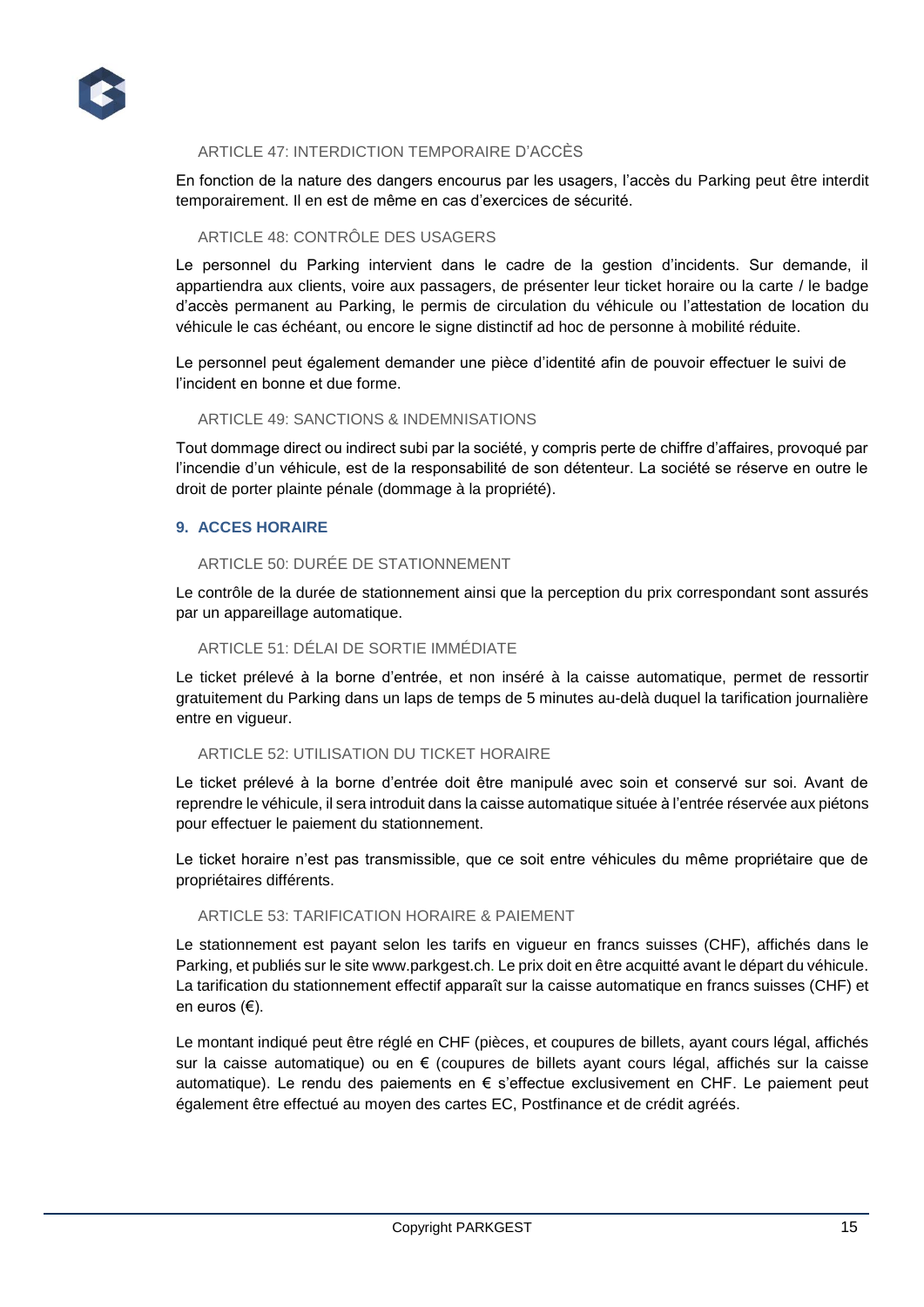

# ARTICLE 54: PERTE DU TICKET HORAIRE D'ENTRÉE

La conservation du ticket horaire d'entrée est sous la responsabilité de l'usager. En cas de perte du ticket horaire d'entrée, l'usager doit s'annoncer à l'aide de l'interphone de la caisse automatique en précisant l'heure de l'entrée du véhicule et le numéro de plaque d'immatriculation.

Le coût minimum de stationnement est fixé à CHF 10,--.

L'examen des images de vidéo surveillance et la liste des relevés d'immatriculation pourra toutefois servir de base à la perception d'un montant supérieur par le personnel du centre de contrôle.

Aucun remboursement ne peut être octroyé.

#### ARTICLE 55: PERTE DU TICKET HORAIRE DE SORTIE

Un ticket de sortie est un ticket d'entrée validé par un paiement à la caisse automatique.

La conservation du ticket horaire de sortie est sous la responsabilité de l'usager. En cas de perte du ticket horaire de sortie, l'usager doit s'annoncer à l'aide de l'interphone de la caisse automatique en précisant l'heure de l'entrée du véhicule et le numéro de plaque d'immatriculation.

Le coût minimum de stationnement est fixé à CHF 10,--.

L'examen de la liste des relevés d'immatriculation pourra toutefois servir de base à la perception d'un montant supérieur par le personnel du centre de contrôle.

# ARTICLE 56: QUITTANCE DE PAIEMENT DE TARIFICATION HORAIRE

Une quittance de paiement de tarification horaire est disponible sur demande par le biais de la caisse automatique. En cas d'oubli, il est encore possible d'insérer immédiatement le ticket de sortie afin d'obtenir ladite quittance.

Dans tous les cas, une quittance de paiement ne peut faire office de ticket de sortie.

#### ARTICLE 57: INCAPACITÉ DE PAIEMENT

Seules les personnes à même d'assumer le coût prévisionnel du ticket horaire peuvent stationner un véhicule dans le Parking.

En cas d'incapacité de paiement du prix de stationnement suite à une perte ou un vol enregistrée par la police, le centre de contrôle peut, sur présentation des documents y relatifs, émettre exceptionnellement un ticket de sortie et facturer le client ultérieurement. Une reconnaissance de dette, sujette à un paiement sous 7 jours, est alors demandée. En cas de non-paiement sous ce délai, un montant de CHF 30 pour frais administratifs sera ajouté dans la facturation finale, payable dès réception.

L'usager sans ticket de sortie ne doit pas bloquer de manière intempestive la sortie des autres véhicules et doit le cas échéant se conformer aux instructions qui pourraient lui être données.

#### ARTICLE 58: DÉLAI DE CARENCE

La sortie doit avoir lieu dans les 20 minutes suivant l'émission du ticket de sortie par la caisse automatique. Dépassé ce temps, la tarification journalière entre de nouveau en vigueur. Le montant complémentaire doit être acquitté à la caisse automatique.

Le Parking se réserve le droit d'allonger ce délai de carence en fonction des circonstances.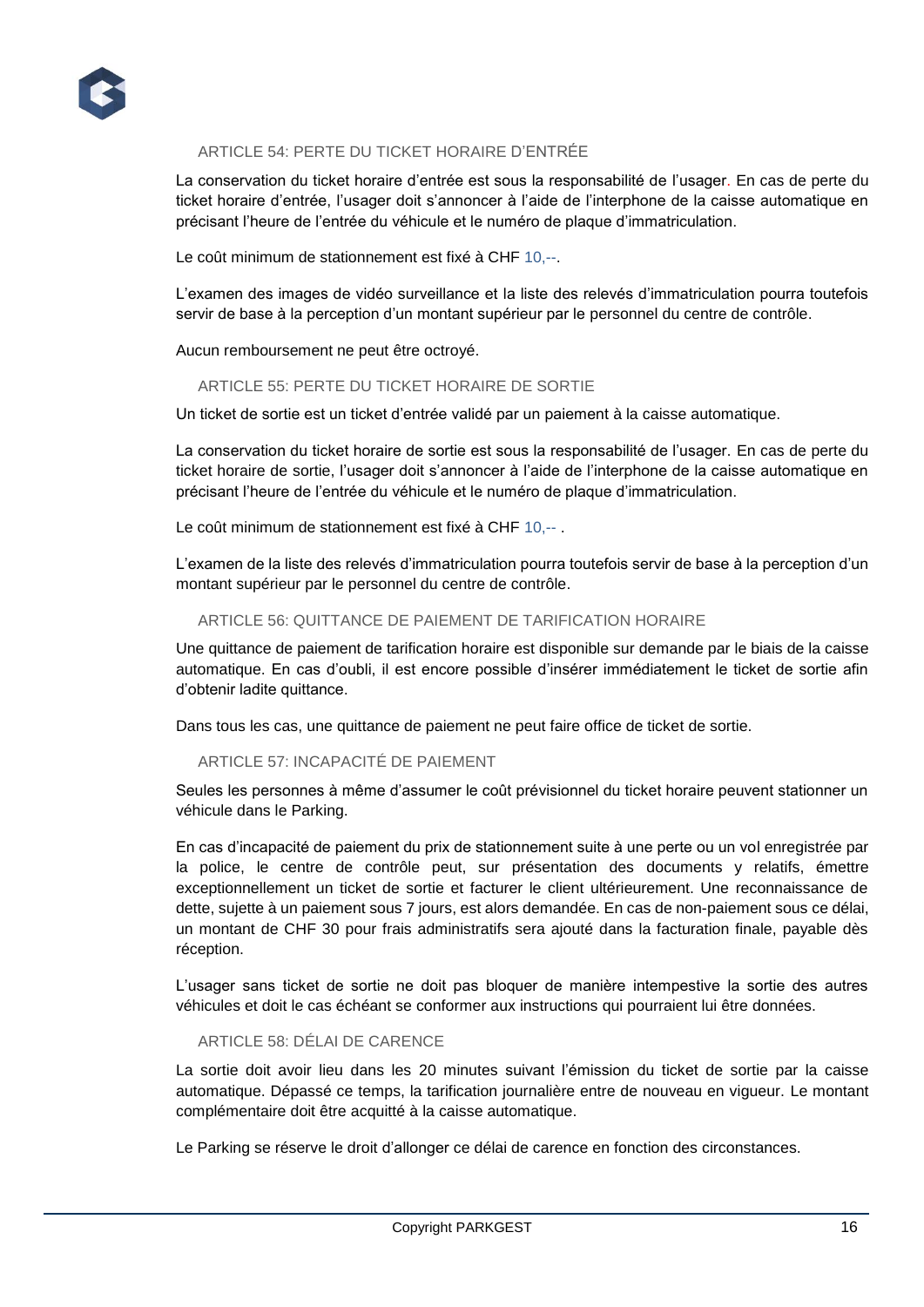

# ARTICLE 59: SANCTIONS & INDEMNISATIONS

En cas de non-paiement, couplé à une immobilisation non annoncée du véhicule dans le Parking audelà de 30 jours (cf. article 25), la société se réserve le droit de faire évacuer ledit véhicule au frais et risques et périls du client. Elle facturera au client le prix du stationnement et le paiement des coûts engendrés.

En cas d'acte se traduisant par le non-paiement du montant dû ou toute tentative visant ce but, la société facturera au contrevenant, en sus du prix du stationnement, le paiement des coûts engendrés mais également tout dommage qu'elle pourrait avoir encouru de son fait. Elle se réserve le droit de porter plainte pénale (obtention frauduleuse de prestations, voire dommage à la propriété).

Ces actes peuvent être, notamment :

- L'utilisation de pièces autres que CHF ou de coupures de billets autres que CHF et €, pour valider le paiement d'un ticket horaire à la caisse automatique et obtenir un ticket horaire de sortie ;
- Sur un parcage de deux véhicules, l'inversion entre les deux tickets horaires ou entre un ticket horaire et un abonnement afin de sortir un véhicule sur un temps de parcage minimal, voire gratuit (délai de carence) ;
- La perte prétendue du ticket horaire pour sortir un véhicule sur la base du tarif du ticket perdu ;
- L'utilisation d'un ticket horaire d'un autre usager.

Dans le cas d'un blocage intempestif des autres usagers, la société se réserve le droit de porter plainte pour contrainte.

En cas de violation grave ou d'infractions répétées des règles mentionnées dans le chapitre ci-dessus, la société se réserve le droit de prononcer immédiatement à son encontre une interdiction d'accès au Parking d'une durée maximum de 3 ans. En cas de violation de cette interdiction, la société pourra déposer plainte pénale pour violation de domicile.

# **10. ACCES PERMANENT**

#### ARTICLE 60: SERVICE COMMERCIAL

Les automobilistes désireux d'obtenir un droit d'accès permanent peuvent contacter le service commercial mentionné in fine des présentes conditions générales.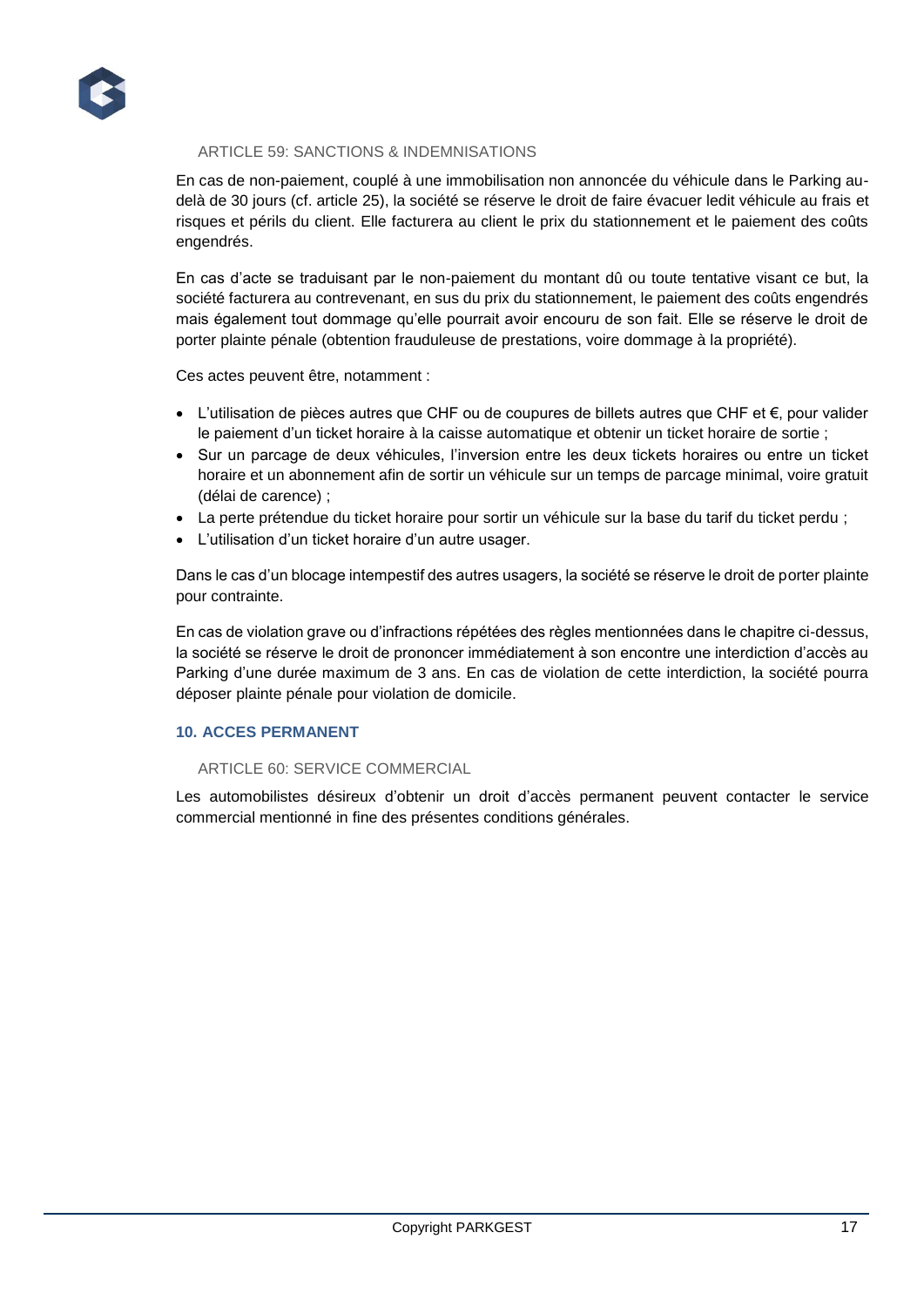

# ARTICLE 61: ATTRIBUTION DU DROIT D'ACCÈS PERMANENT À UNE PERSONNE MORALE

Les informations suivantes sont requises lors de la demande d'un droit d'accès permanent par une personne morale (société) :

| <b>Société</b>              | Bénéficiaire de la carte | <b>Immatriculation des</b><br>véhicules du bénéficiaire |
|-----------------------------|--------------------------|---------------------------------------------------------|
| Raison sociale              | <b>Nom</b>               | Plaques #1                                              |
| Nom du contact              | Prénom                   | Plaques #2                                              |
| Prénom du contact           | Adresse                  | Plaques #3                                              |
| Adresse                     | Téléphone fixe           |                                                         |
| Téléphone fixe du contact   | Téléphone mobile         |                                                         |
| Téléphone mobile du contact | Courriel                 |                                                         |
| Courriel du contact         |                          |                                                         |

L'adresse courriel et le téléphone mobile sont facultatifs. Ils sont néanmoins fortement conseillés pour pouvoir aviser les clients de tout incident éventuel concernant le véhicule stationné ou l'accessibilité au Parking (p.ex. travaux, manifestations).

Toute modification doit être communiquée sans délai au service commercial.

# ARTICLE 62: ATTRIBUTION DU DROIT D'ACCÈS PERMANENT À UNE PERSONNE PHYSIQUE

Les informations suivantes sont requises lors de la demande d'un droit d'accès permanent par une personne physique :

| Bénéficiaire de la carte<br>Immatriculation des véhicules du bénéficiaire |            |
|---------------------------------------------------------------------------|------------|
| <b>Nom</b>                                                                | Plaques #1 |
| Prénom                                                                    | Plaques #2 |
| Adresse                                                                   | Plaques #3 |
| Téléphone fixe                                                            |            |
| Téléphone mobile                                                          |            |
| Courriel                                                                  |            |

L'adresse courriel et le téléphone mobile sont facultatifs. Ils sont néanmoins fortement conseillés pour pouvoir aviser les clients de tout incident éventuel concernant le véhicule stationné ou l'accessibilité au Parking (p.ex. travaux, manifestations).

Toute modification doit être communiquée sans délai au service commercial.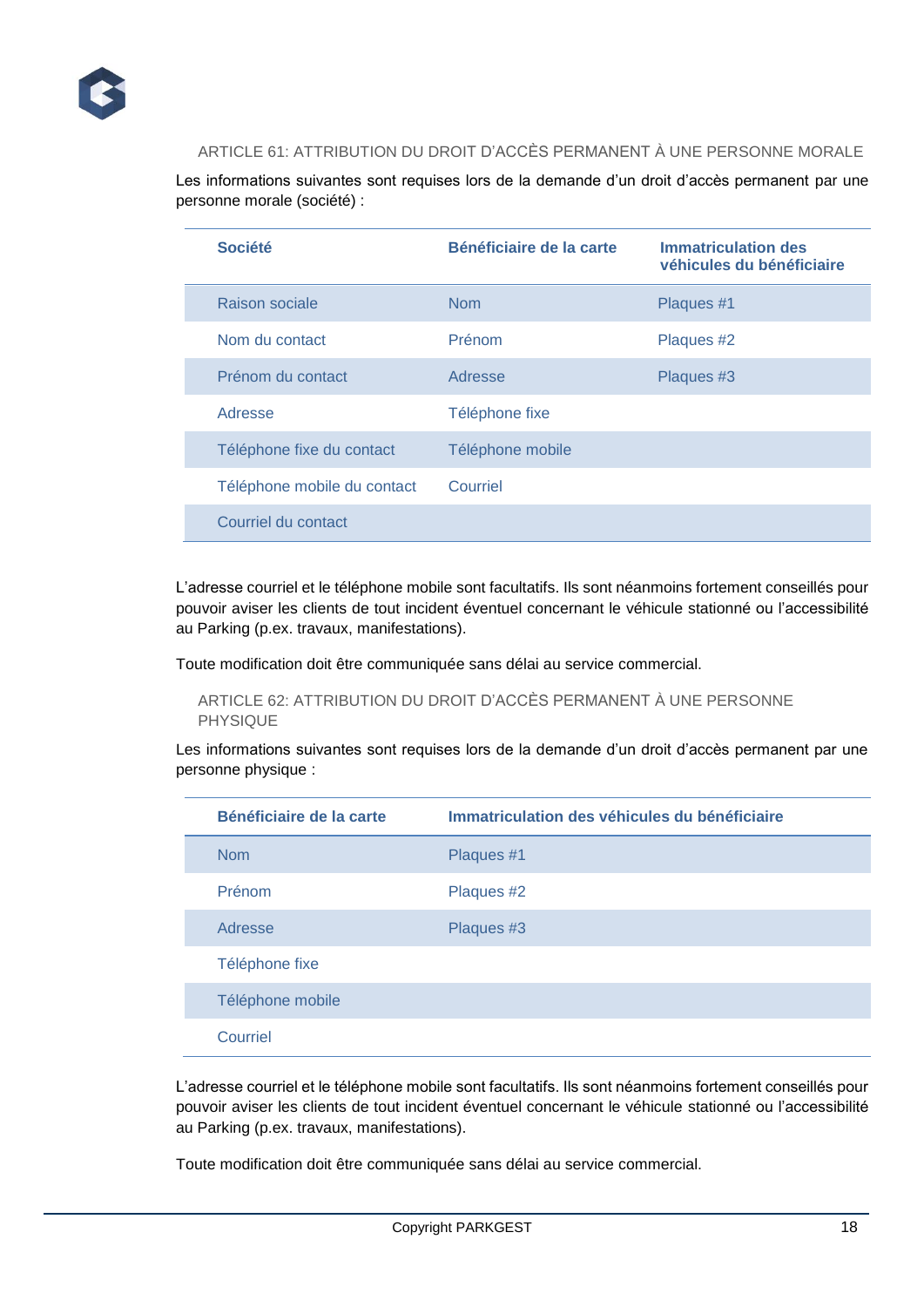

# ARTICLE 63: DURÉE MINIMALE

L'attribution du droit d'accès permanent est valable pour une durée minimale de 3 mois et se reconduit ensuite mensuellement et tacitement.

#### ARTICLE 64: USAGE DE LA CARTE OU DU BADGE D'ACCÈS PERMANENT

L'usage de la carte ou du badge est strictement limité aux véhicules titulaires des plaques d'immatriculation communiquées au service commercial. Il est interdit de la/le céder ou de la/le mettre à la disposition du possesseur d'un véhicule dont la plaque d'immatriculation n'est pas enregistrée, sauf dérogation expresse dûment justifiée auprès du service commercial.

La carte / le badge d'accès permanent disposent d'un numéro qu'il conviendra de rappeler lors de toute communication.

Il est fortement conseillé de placer la carte ou le badge d'accès de manière de manière bien visible dans le véhicule pour les collaborateurs de PARKGEST puissent contacter l'usager en cas d'incidents.

#### ARTICLE 65: ACCÈS PERMANENT SUR UN CRÉNEAU HORAIRE NOCTURNE LIMITÉ

La carte / le badge d'accès permanent de nuit permet de stationner le véhicule de 18h00 à 09h00, les week-ends et les jours fériés. Dépassé ces limites temporelles, la tarification de jour entre de nouveau en vigueur. Le montant complémentaire doit être acquitté à la caisse automatique.

# ARTICLE 66: ACCÈS PERMANENT AVEC UN EMPLACEMENT RÉSERVÉ

Les locataires de l'immeuble sis route de Choulex 1-3 Meinier 10-10bis détiennent un emplacement réservé pour leurs véhicules automobiles légers et/ou leurs deux-roues motorisés, sur une base de baux.

# ARTICLE 67: ACCÈS PERMANENT SUR UNE DURÉE DÉTERMINÉE

Il est possible d'acquérir auprès du service commercial (à l'avance) un droit d'accès permanent pour une durée déterminée en fonction de circonstances particulières. La durée minimale est d'une semaine et la durée maximale d'un mois, renouvelable. Le prix de la carte d'accès permanent pour une durée déterminée est payable à réception et non remboursable.

Dans le cadre d'un événement spécifique, il est également possible d'acquérir un lot de ce type d'accès permanent pour une durée courte (p.ex. quelques heures). Les cartes dudit lot non utilisées ne sont pas remboursables.

La carte est à manipuler et à conserver avec soin. Elle n'est ni remboursable, ni remplaçable en cas de perte ou de détérioration.

# ARTICLE 68: ACCÈS NON PRIORITAIRE

Sauf exception, la souscription d'un droit d'accès permanent ne garantit pas la mise à disposition d'une case de stationnement et n'assure aucune priorité en cas d'affluence. Si le Parking est complet, le titulaire de la carte / du badge d'accès permanent ne pourra prétendre à un remboursement, même partiel, de celle-ci.

#### ARTICLE 69: TARIFICATION DE L'ACCÈS PERMANENT & PAIEMENT

Les tarifs sont affichés dans la caisse automatique et ainsi que sur le site www.parkgest.ch.

Au début de chaque année, le prix du droit à l'accès permanent peut être acquitté en une seule fois, impérativement avant le 15 janvier.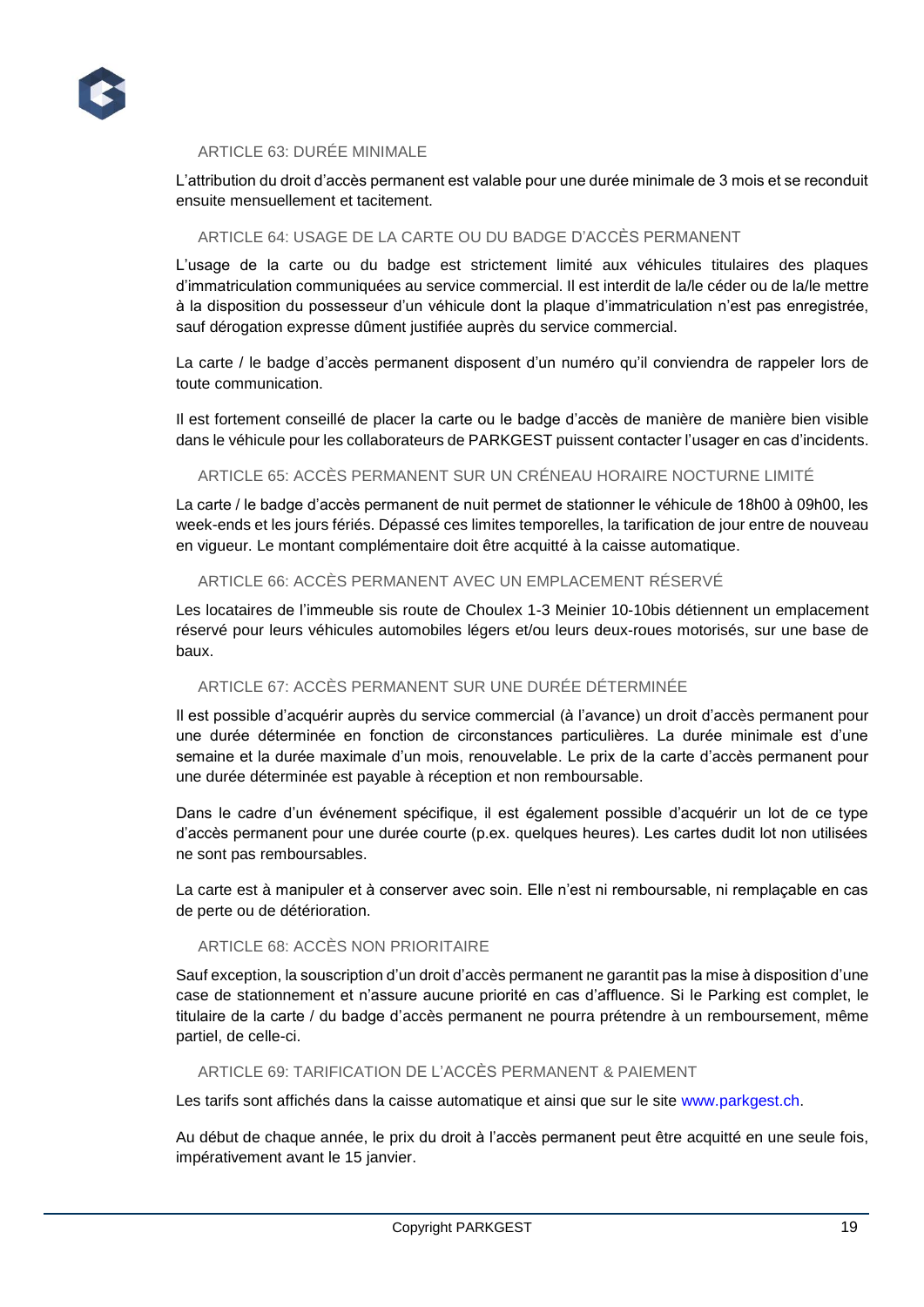

Alternativement, le paiement doit être effectué mensuellement, avec une date de valeur au plus tard le 3 de chaque mois.

En cas de paiement tardif, la carte d'accès est bloquée sans mise en demeure. Le centre de contrôle autorisera les sorties pendant un maximum de trois jours consécutifs. A partir du 4ème jour, le prix du ticket horaire sera entièrement dû. La carte est débloquée après paiement.

Il est strictement interdit de rentrer dans le parking avec un autre véhicule en utilisant un ticket horaire afin de le stationner et de ressortir avec le véhicule ayant eu un droit d'accès permanent, désormais résilié ou caduc car non payé, ou de commettre dans ce cadre toute autre fraude relative au paiement du stationnement quelle qu'elle soit.

# ARTICLE 70: QUITTANCE DE PAIEMENT DE L'ACCÈS PERMANENT

Une quittance de paiement d'accès permanent est disponible sur demande au service commercial.

# ARTICLE 71: CARTE OU BADGE D'ACCÈS PERMANENT ÉGARÉ/E OU VOLÉ/E

Le titulaire d'une carte ou d'un badge d'accès permanent perdu/e ou volé/e doit en informer le service commercial de la société qui bloquera l'accès et remettra une nouvelle carte / un nouveau badge après paiement d'un nouveau dépôt de CHF 30,--.

# ARTICLE 72: CARTE OU BADGE D'ACCÈS PERMANENT OUBLIÉ/E

Le titulaire d'une carte ou d'un badge d'accès permanent oublié/e peut exceptionnellement recourir à l'usage d'un ticket horaire. Il devra en informer le centre de contrôle, en mentionnant son numéro de carte ou de badge, qui à titre exceptionnel, et au maximum 3 fois par mois, annulera le montant dû et autorisera la sortie du véhicule. A partir de la 4ème fois, le prix du ticket horaire sera entièrement dû. Si pendant la même période la carte ou le badge est utilisé/e, le prix du ticket horaire sera entièrement dû.

#### ARTICLE 73: SUSPENSION / RÉSILIATION

Le droit d'accès permanent ne peut être suspendu à la demande du client.

En cas de résiliation, un nouvel abonnement ne sera octroyé au même client qu'au bout de 3 mois, sauf autorisation expresse de la Direction.

Toute résiliation du droit d'accès permanent devra être notifiée par écrit, pour la fin d'un mois avec un mois de préavis. En cas de paiement annuel, le calcul du remboursement se fera sur la base du tarif mensuel.

# ARTICLE 74: SANCTIONS & INDEMNISATIONS

En cas de retards réitérés de paiement, ou de rupture de contrat hors délai, la société facturera au contrevenant le paiement des coûts engendrés. La société se réserve le droit de résilier le droit d'accès permanent avec effet immédiat et sans remboursement prorata temporis.

En cas de non-paiement, couplé à une immobilisation non annoncée du véhicule dans le Parking audelà de 30 jours (cf. article 25) de même que pour le cas où le client, après avoir résilié son abonnement ou que celui-ci a été résilié ou est devenu caduc, stationne deux véhicules dans le parking en utilisant un ticket horaire pour une durée totale dépassant les 30 jours sans s'annoncer, la société se réserve le droit de faire évacuer ledit véhicule au frais et risques et périls du client. Elle résiliera le droit d'accès permanent et facturera au client le prix du stationnement et le paiement des coûts engendrés.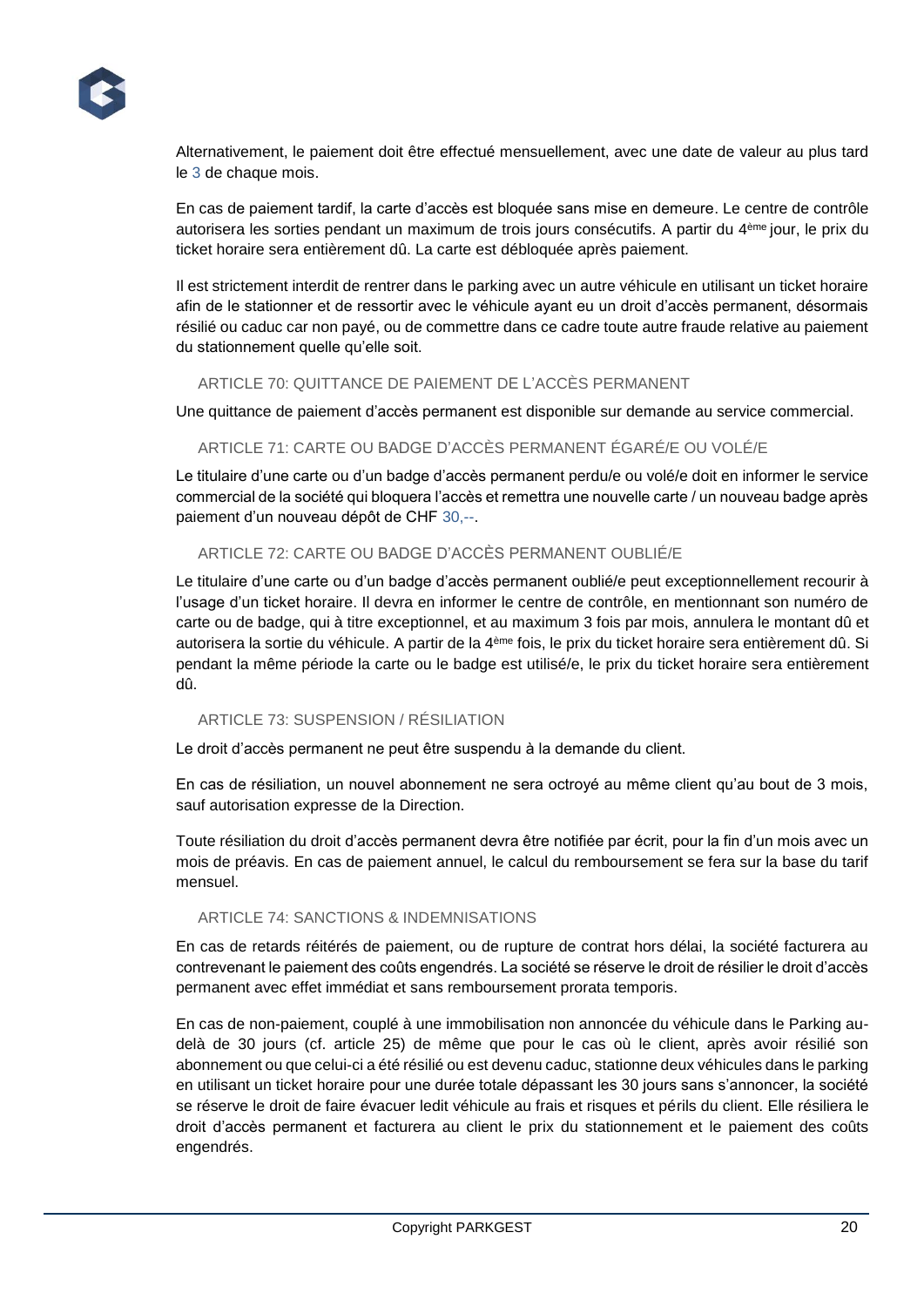En cas d'entrée dans le parking avec un autre véhicule en utilisant un ticket horaire afin de stationner et de ressortir avec le véhicule ayant eu un droit d'accès permanent, désormais résilié ou caduc car non payé, ou en cas de toute autre fraude relative au paiement du stationnement quelle qu'elle soit, la société se réserve le droit de faire évacuer ledit véhicule aux frais et aux risques et périls du client. Elle facturera au client le prix du stationnement, ainsi que les coûts engendrés par l'évacuation et le dépôt du véhicule.

En cas d'utilisation abusive de la carte, la société facturera au contrevenant, le paiement des coûts engendrés. Elle se réserve le droit de porter plainte pénale (obtention frauduleuse de prestations).

En cas de violation grave ou d'infractions répétées des règles mentionnées dans le chapitre ci-dessus, la société se réserve le droit de dénoncer le droit d'accès permanent (si abonné) ou/et de prononcer immédiatement à son encontre une interdiction d'accès au Parking d'une durée maximum de 3 ans. En cas de violation de cette interdiction, la société pourra déposer plainte pénale pour violation de domicile.

# **11. PROTECTION DES DONNEES**

# ARTICLE 75: DROIT APPLICABLE

Les données personnelles des usagers sont traitées conformément aux dispositions de la loi fédérale sur la protection des données (LPD) ou de la loi genevoise sur l'information du public, l'accès aux documents et la protection des données personnelles (LIPAD), selon que le Parking est soumis à l'une ou à l'autre de ces réglementations.

#### ARTICLE 76: VIDÉOSURVEILLANCE

Le Parking est équipé d'un système de vidéosurveillance relié au centre de contrôle. Les enregistrements sont traités conformément aux exigences de la Loi sur la protection des données (LPD). Les données peuvent être visionnées en direct par le centre de contrôle et sont également enregistrées.

Les usagers sont rendus attentifs au fait que le système de vidéosurveillance peut servir à la dénonciation et à la poursuite d'infractions pénales qui seraient commises au sein du parking, y compris celles relatives à l'obtention frauduleuse d'une prestation au stationnement.

Un règlement interne, disponible sur demande, précise les conditions du traitement de ces données. Toute personne concernée peut par ailleurs obtenir des informations auprès du centre de contrôle.

# ARTICLE 77: INTERPHONIE

En cas de demande d'assistance, des interphones utilisables 24 heures sur 24 sont à disposition des usagers dans l'ascenseur et sur toutes les installations de péage-comptage (entrée, sorties, caisse automatique).

Afin d'améliorer la qualité de service, les communications peuvent être enregistrées. Toutefois, ces données sont systématiquement détruites au bout de 180 jours.

# ARTICLE 78: DONNÉES À CARACTÈRE PERSONNEL

Les informations communiquées dans le cadre d'une demande d'attribution de droit d'accès permanent (cf. articles 59 & 60) pourront être utilisées, sauf refus express de l'usager, dans le seul but de vous informer et de vous proposer des services concernant les parkings de notre Groupe.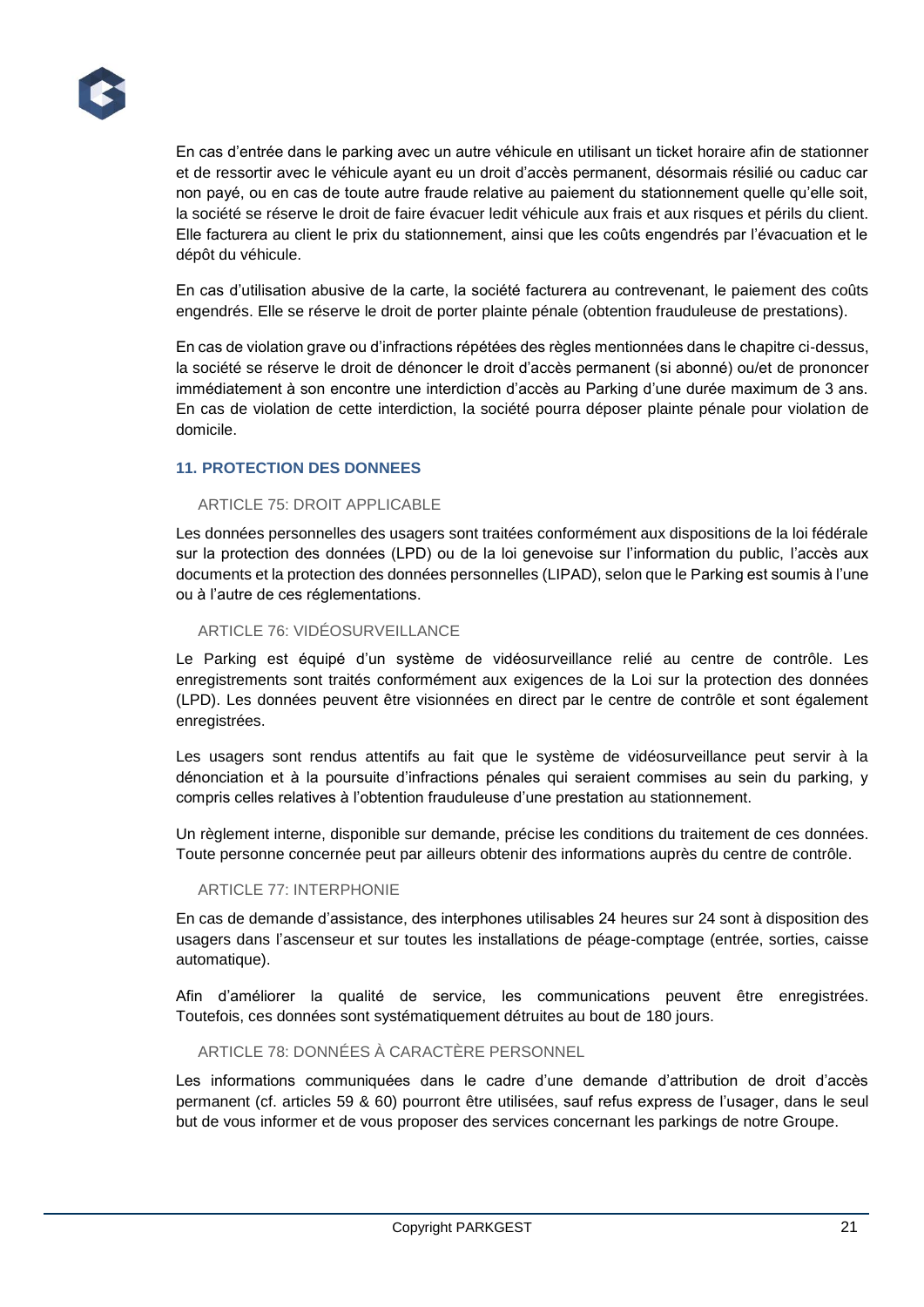

### ARTICLE 79: CARTES BANCAIRES

Les données relatives aux cartes bancaires (de débit ou de crédit) ne sont pas stockées dans les serveurs du Parking. Ces données sont chiffrées et échangées entre l'usager et l'institution financière en charge du traitement des transactions.

#### ARTICLE 80: DROIT D'ACCÈS

Toute personne peut exercer son droit d'accès à ses données personnelles en contactant [info@parkgest.ch.](mailto:info@parkgest.ch)

# **12. RESPONSABILITES**

# ARTICLE 81: RESPONSABILITÉS DE LA SOCIÉTÉ

L'accès d'un véhicule au Parking donne droit exclusivement à l'usage d'une case de stationnement et ne constitue pas le dépôt d'une chose confiée.

La société prend les mesures qu'elle juge proportionnées en vue d'assurer la sécurité des personnes et des biens. Elle ne saurait être tenue pour responsable des dommages causés par des tiers (p.ex. incendies de véhicules, heurts par autres véhicules, vols, éventuelles agressions, etc.) ou par des phénomènes à caractère naturel ou par des cas de force majeure (incendie, gel, inondation, neige, tempêtes, grèves, émeutes - cette liste étant énonciative et non limitative -).

#### ARTICLE 82: RESPONSABILITÉS DES CLIENTS

Les véhicules stationnés dans le Parking se trouvent sous l'entière responsabilité de leur propriétaire ou de leur conducteur.

# **13. ASPECTS COMPTABLES & JURIDIQUES**

# ARTICLE 83: RÈGLES DE FACTURATION ET DE PAIEMENTS

Les factures sont payables sur les bases suivantes :

|                         | <b>Echéance</b> | <b>Frais</b>  |
|-------------------------|-----------------|---------------|
| <b>Facture initiale</b> | 20 jours        | --            |
| Rappel #1               | 10 jours        | <b>COLOR</b>  |
| Rappel #2               | 10 jours        | CHF 20 en sus |
| Rappel #3               | 10 jours        | CHF 50 en sus |

Si le rappel #3 n'est pas réglé dans le délai imparti, une procédure de recouvrement sera engagée contre le débiteur en vue de mise aux poursuites.

Des émoluments peuvent être facturés par la société aux usagers ou à leurs assureurs pour toute demande en relation avec la survenance d'incidents.